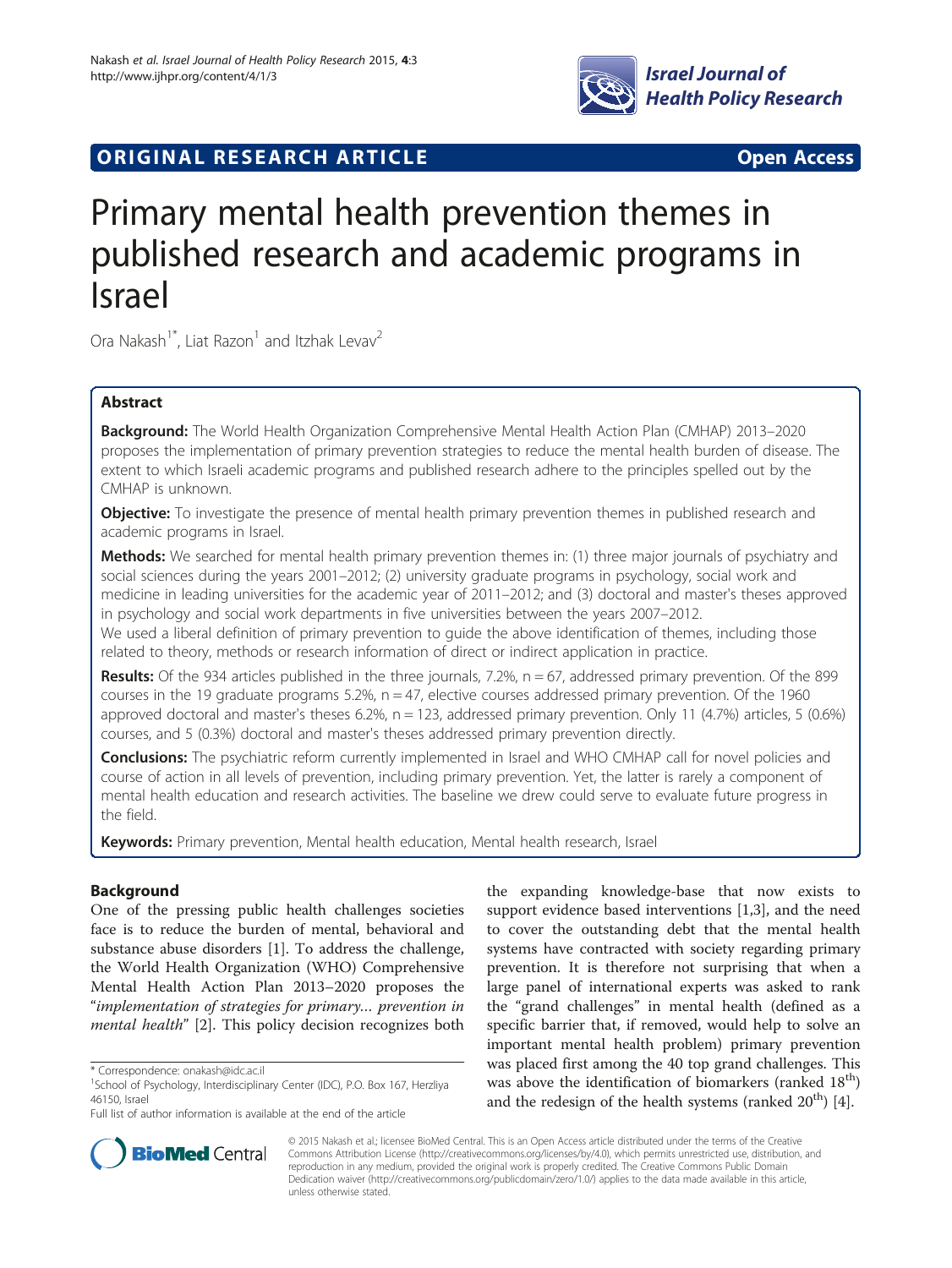Key professional international organizations support the agenda set by WHO. For example, the American Psychological Association recently published guidelines for primary prevention in psychology [\[5\]](#page-14-0). These guidelines "encourage psychologists, including those within the policymaking process, to strive to engage in prevention practice, research, and education to enhance human functioning" [\[5\]](#page-14-0).

This (re)awakening of primary prevention in mental health services is also relevant in Israel, where the current mental health reform makes it even more compelling [[6](#page-14-0)]. As part of this reform, the responsibility for the provision of mental health services has been transferred from the ministry of health to the four national health maintenance organizations. This policy decision poses an opportunity for a major multidimensional change in the way mental health services are conceived, programmed and delivered in the following key domains of mental health [\[7](#page-14-0)]: (a) programs and services of primary prevention constitute a human rights issue enshrined by different UN Conventions such as the one referring to the rights of the child; (b) the mental health needs of the population do not seem to abate with the use of current therapeutic means, despite the progress in evidence- based therapies; (c) findings from epidemiology and other disciplines (among others, child development, neurosciences, genetics) converge indicating that a set of modifiable conditions could be imputed for the causes of many mental disorders; (d) the costs of child maltreatment – as an example area for preventive action – are substantial, while the cost for mental health primary prevention interventions are rewarded by net savings; and (e) intervention programs exist and are of acceptable efficacy and effectiveness [\[5](#page-14-0)].

The US Institute of Medicine [[3\]](#page-14-0) proposed using Gordon's [[8](#page-14-0)] classic public health distinctions between primary, secondary and tertiary mental health prevention. Primary prevention includes the following: (a) Universal primary prevention is defined as those "interventions that are targeted at population groups that have not been identified on the basis of increased risk"; (b) Selective primary prevention includes interventions that "target individuals or subgroups of the population whose risk of developing a mental disorder is significantly higher than average, as evidenced by biological, psychological or social risk factors"; and (c) Indicated primary prevention that "targets high-risk people who are identified as having minimal but detectable signs or symptoms foreshadowing mental disorder, or biological markers indicating predisposition for mental disorder but who do not meet diagnostic criteria for disorder at the time" [\[3](#page-14-0)], pp. 22–24.

#### **Objective**

The above introduction highlights the need to implement primary prevention strategies to reduce the burden of mental health disease. The extent to which the Israeli academic program and research agendas adhere to the principles spelled out by the CMHAP with regard to prevention is unknown. To answer this issue, we investigated the inclusion of mental health primary prevention themes in published scientific articles and educational programs in university settings in Israel.

# **Methods**

We used Gordon's [[8\]](#page-14-0) definition of primary prevention, that is comprised of three target areas: universal, selective and indicated [\[3\]](#page-14-0). We reviewed: (a) publications in three major Israeli journals of psychiatry and social sciences published from 2001–2012 (total: 934 articles. Letters, editorials and book reviews were excluded from the review). We reviewed the following journals: The Israel Journal of Psychiatry and Related Sciences, which is the leading mental health journal in Israel and includes publications in the fields of psychiatry, psychology and social work, and less often, on psychiatric nursing and occupational therapy Trends (Megamot, in Hebrew), a major interdisciplinary journal in the social sciences, that includes publications in psychology, social work and education; and Society and Welfare (Hevra Verevaha; In Hebrew), which includes articles related to social welfare; (b) curricula of academic graduate programs in leading universities for the academic year  $2011-2012$  (N = 899 courses). We reviewed programs in psychology  $(n = 12)$ , social work  $(n = 4)$  and medicine  $(n = 3)$ ; and  $(c)$  doctoral and master's theses  $(N = 1960)$  in psychology and social work in five universities from 2007–2012.

We collected the information directly from the websites (e.g., list of publications) and through direct contact with the academic secretaries when needed (e.g., comprehensive list of courses, list of doctoral and masters theses). We reviewed full abstracts of all papers included in this review and when in doubt about the relevance of the paper to mental health primary prevention (broadly defined) we reviewed the full text (approximately 5% of the publications). With regard to graduate program curricula, we first reviewed courses' titles to search for themes related to mental health primary prevention very broadly defined. For the identified relevant titles we reviewed the syllabus of the course (approximately 5% of courses). Similarly, we first reviewed the Masters' and Doctorate theses' titles to search for themes related to mental health primary prevention very broadly defined. For the identified relevant titles we reviewed the full abstract to determine their relevance to the topic (approximately 10%).

The collected information was first coded with reference to a topic related to primary prevention in mental health (yes/no) and subsequently, for the specific level of prevention (universal/selective/indicated). Lastly, we coded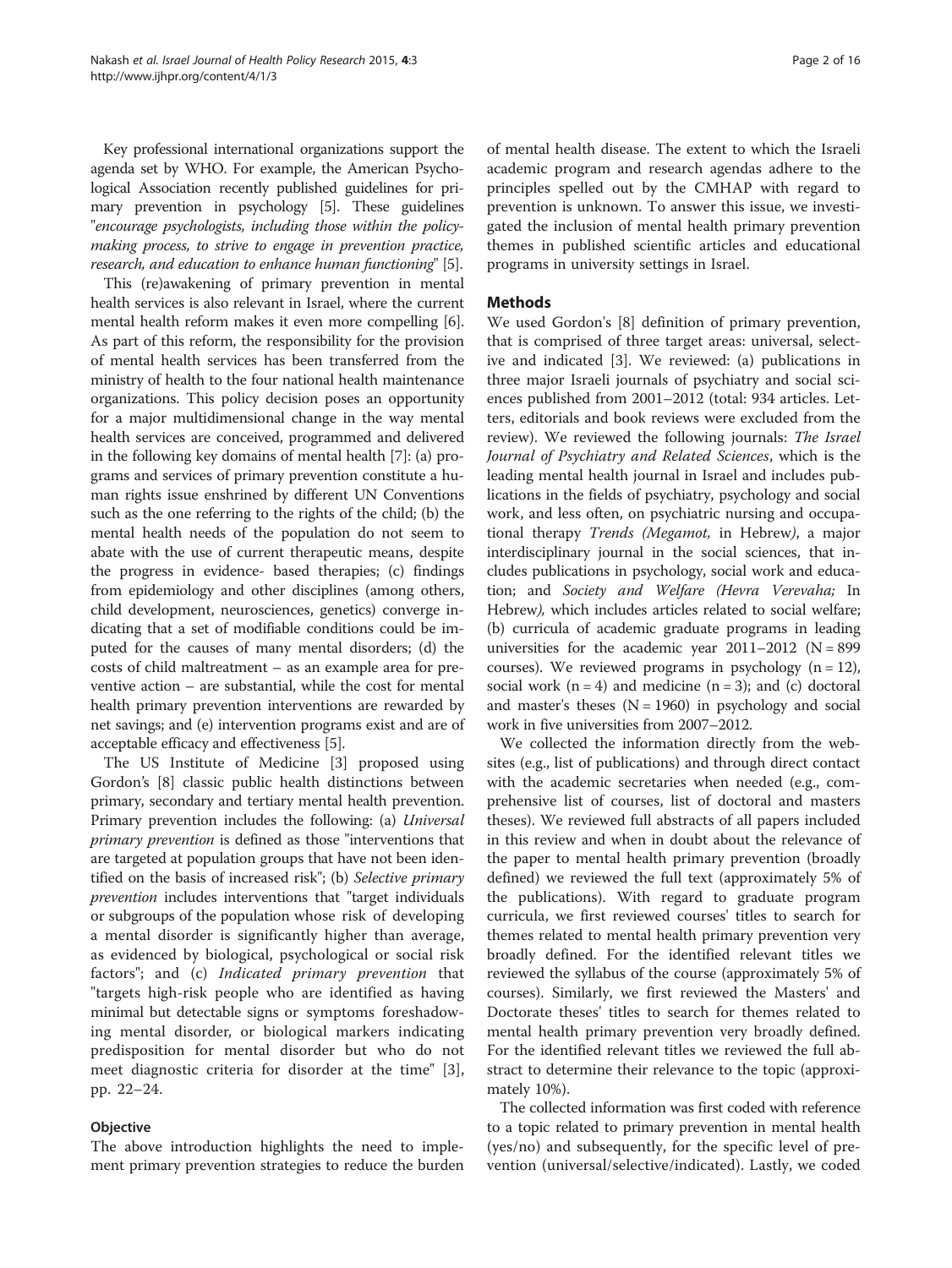<span id="page-2-0"></span>whether the item concerned primary prevention *directly* – by describing interventions that can be applied directly (e.g., prevention programs for mental health problems), or indirectly – by providing information on modifiable factors that could be used ultimately in primary prevention interventions in mental health (e.g., role of modifiable social factors for developing mental health problems; related topics such as stigma).

In coding the materials we followed recommendations made by Braun and Clarke [[9\]](#page-14-0) for using thematic analysis in psychology. To establish consensus reliability [[9,10\]](#page-14-0), we followed the following process: the materials were first read and coded independently by the first two coauthors who then convened to discuss the coding assigned. When disagreement arose, the team met to discuss the source of disagreement and when needed,

the third coauthor was consulted. To code, we used a liberal approach, erring in the direction of inclusiveness. We calculated percentages for each piece of information when the base was higher than five items.

## Results

#### Publications in major psychiatric and social sciences journals

The journals of psychiatry and social sciences surveyed were: (1) The Israel Journal of Psychiatry and Related Sciences: Of the  $N = 500$  research articles published from  $2001$  to  $2012$ ,  $n = 16$  articles addressed primary prevention (3.2%), the majority of them indirectly (Table 1). Most of the identified articles referred to stigma and the familial and societal effects of chronic mental illness, as well as to the sequelae of exposure to traumatic events. One article addressed universal primary prevention

| Table 1 Number and percentage of publications addressing primary prevention, both direct and indirect <sup>1</sup> in psychiatry |  |
|----------------------------------------------------------------------------------------------------------------------------------|--|
| and social sciences journals in Israel                                                                                           |  |

| Journal                         | Universal primary prevention                                                                                                                       | Selective primary prevention                                                                                                                                                            | Indicated primary prevention                                                                                                                                                   |
|---------------------------------|----------------------------------------------------------------------------------------------------------------------------------------------------|-----------------------------------------------------------------------------------------------------------------------------------------------------------------------------------------|--------------------------------------------------------------------------------------------------------------------------------------------------------------------------------|
| psychiatry                      | Israel journal of n: 5 articles (1.0%)                                                                                                             | n: 9 articles (1.8%)                                                                                                                                                                    | n: 2 articles                                                                                                                                                                  |
| Reviewed articles: Direct - 1   |                                                                                                                                                    | $Direct - 0$                                                                                                                                                                            | Direct $-1$                                                                                                                                                                    |
| $N = 500$                       | Indirect/related $-4$                                                                                                                              | Indirect/related $-9$ (1.8%)                                                                                                                                                            | Indirect/related - 1                                                                                                                                                           |
|                                 | Examples:                                                                                                                                          | Example:                                                                                                                                                                                | Example:                                                                                                                                                                       |
|                                 | Direct: Prevention of Eating Disorders:<br>A Review of Outcome Evaluation Research                                                                 | Indirect/related: Children Living<br>under a Multi-Traumatic Environment:<br>The Palestinian Case                                                                                       | Direct: Prevention of Recurrent<br>Postpartum Depression - a Reasonable<br>Option?                                                                                             |
|                                 | Indirect/related: On Stigma in Our Society                                                                                                         |                                                                                                                                                                                         |                                                                                                                                                                                |
| <b>Megamot</b><br>(in Hebrew)   | n: 1 article                                                                                                                                       | n: 6 articles (3.0%)                                                                                                                                                                    | n: 2 articles                                                                                                                                                                  |
| Reviewed articles: $Direct - 0$ |                                                                                                                                                    | $Direct - 0$                                                                                                                                                                            | $Direct - 0$                                                                                                                                                                   |
| $N = 202$                       | Indirect/related $-1$                                                                                                                              | Indirect/related $-6$ (3.0%)                                                                                                                                                            | Indirect/related $-2$                                                                                                                                                          |
|                                 | Example:                                                                                                                                           | Example:                                                                                                                                                                                | Example:                                                                                                                                                                       |
|                                 | Indirect/related: The role of social support,<br>self-esteem and adaptation in explaining the<br>tendency for suicidal thoughts among<br>the youth | Indirect/related: Coping resources of<br>children in dysfunctional families                                                                                                             | Indirect/related: Psychological distress<br>among adolescents form the West Bank<br>who took an active part in the resistance<br>to the Israel's unilateral disengagement plan |
| Hevra Verevaha<br>(in Hebrew)   | n: 3 articles                                                                                                                                      | n: 34 article (14.6%)                                                                                                                                                                   | n: 5 articles (2.2%)                                                                                                                                                           |
| Reviewed articles: Direct - 0   |                                                                                                                                                    | Direct $- 8$ (3.5%)                                                                                                                                                                     | $Direct - 1$                                                                                                                                                                   |
| $N = 232$                       | Indirect/related $-3$                                                                                                                              | Indirect/related $-25$ (10.8%)                                                                                                                                                          | Indirect/related $-4$                                                                                                                                                          |
|                                 | Example:                                                                                                                                           | Examples:                                                                                                                                                                               | Examples:                                                                                                                                                                      |
|                                 | Indirect/related: The perception of<br>consumers with chronic psychiatric<br>illnesses in the Israeli public                                       | Direct: Could it there a "bright future"<br>for the children "red" alarm? Building<br>resilience for parents and young<br>children exposed to ongoing threats<br>of terrorism in Sderot | Direct: Elem's outreach vans: outreach<br>service to the street youth                                                                                                          |
|                                 |                                                                                                                                                    | Indirect/related: Distress and<br>ideological isolation among teenagers<br>who were evacuated or who opposed<br>the evacuation of settlements: A two<br>year follow-up                  | Indirect/related: The trip to the Far East:<br>Israeli hikers and their experience with<br>psychoactive substances                                                             |

<sup>1</sup>Direct primary prevention refers to interventions that can be applied directly (e.g., prevention programs for mental health problems); indirect/related primary prevention refers to studies providing information on modifiable factors that could be used ultimately in primary prevention interventions. 2001–2012.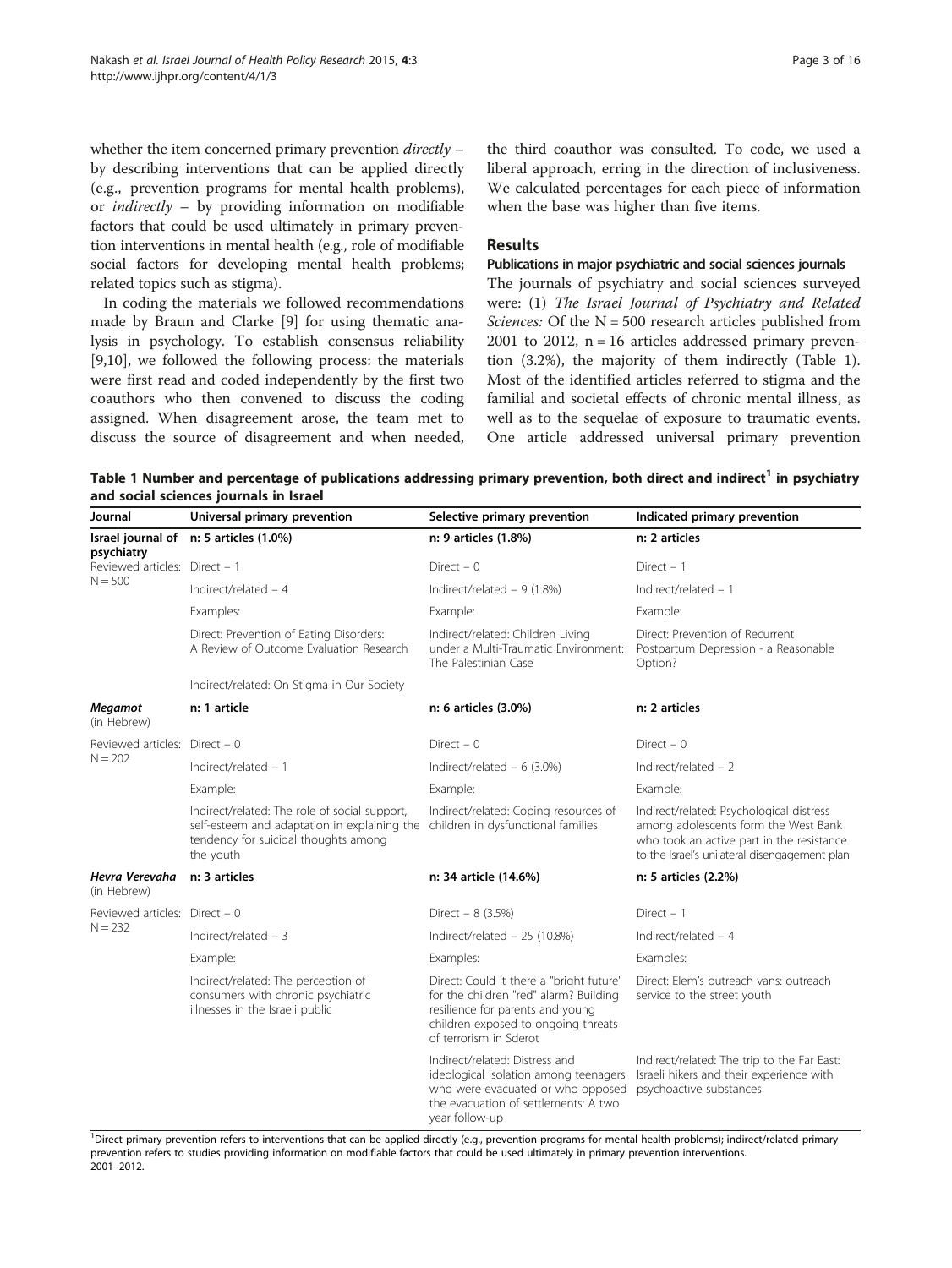directly (e.g., "Prevention of eating disorders: A review of outcome evaluation research"); four addressed universal primary prevention indirectly (e.g. "On stigma in our society"); nine, 1.8%, addressed selective primary prevention indirectly (e.g. "Children living under a multi-traumatic environment: The Palestinian case"); one addressed indicated primary prevention directly ("Prevention of recurrent postpartum depression - a reasonable option?"); and one article addressed indicated primary prevention indirectly ("Family variables related to behavioral problems in childhood").

(2) Trends (Megamot, in Hebrew): Of the  $N = 202$  articles published from 2001 to 2012, nine, 4.5%, addressed primary prevention (Table [1](#page-2-0)). Most articles referred to preventive work with children and adolescents. One article addressed universal primary prevention indirectly ("The role of social support, self-esteem and adaptation in explaining the tendency for suicidal thoughts among the youth"); six, 3.0%, addressed selective primary prevention indirectly (e.g. "Coping resources of children in dysfunctional families"); and two articles addressed indicated primary prevention indirectly (e.g. "Psychological distress among adolescents who took an active part in the resistance to the Israel's unilateral disengagement plan").

(3) Society and Welfare (Hevra Verevaha; In Hebrew): Of the  $N = 232$  articles published from 2001 to 2012,  $n = 42$  (18.0%) dealt with primary prevention (Table [1](#page-2-0)). Most articles addressed selective primary prevention related to community work with civilians who were exposed to political violence or security threats, as well as risk behaviors among the young. Three articles addressed universal primary prevention indirectly (e.g. "The perception of consumers with chronic psychiatric illnesses in the Israeli public");  $n = 8$ , 4.0%, addressed selective primary prevention directly (e.g. "Could there be a 'bright future' for the children that were exposed to the "red" alarm? Building resilience for parents and young children exposed to ongoing threats of terrorism in [the city] Sderot"); and  $n = 25$ , 12.5%, articles addressed selective primary prevention indirectly (e.g. "Distress and ideological isolation among teenagers who were evacuated or who opposed the evacuation of settlements: A two year follow-up"); one, addressed indicated primary prevention directly ("Elem's outreach vans: outreach service to the street youth"), and four articles indicated primary prevention indirectly (e.g. "The trip to the Far East: Israeli hikers and their experience with psychoactive substances").

# Curricula of academic programs in psychology and social work, and in medical schools

We reviewed the curricula in psychology  $(N = 260)$ courses in 12 graduate programs of five universities); social work ( $N = 268$  courses in graduate programs in four

universities); and medical schools ( $N =: 371$  courses of three universities) during the academic years 2011–2012 (Table [2](#page-4-0)). Of the graduate programs in psychology, eight courses (3.0%) addressed mental health primary prevention. Many programs included no mental health primary prevention. All courses that did were elective and indirectly addressed selective primary prevention related to exposure to trauma and stressful life events (e.g., "Trauma – coping and consequences").

Of the courses taught in graduate programs in social work, n = 35, 13.1%, addressed primary prevention. Most of them were electives, addressing universal and selective primary prevention concerning children and youth at risk, risk behavior and the impact of migration.

Finally, we reviewed courses offered in medical schools. Of the  $N = 367$  courses, four indirectly addressed primary prevention in mental health.

# Master's and doctoral theses in psychology and social work programs

Of the  $N = 1960$  approved doctoral and master's theses during the years  $2007-2012$ ,  $n = 123$ , 6.2%, addressed primary prevention in mental health (Table [3](#page-7-0)). The overwhelming majority of those addressed selective primary prevention indirectly,  $n = 106$ , 5.4% (e.g., "Loss and trauma: The impact of losing a teammate during battle on the psychological adjustment of soldiers who took part in the battle"). In addition, six theses, 0.3%, addressed issues related to universal primary prevention both directly and indirectly (e.g. "Primary prevention of eating disorders: Examination of the effectiveness of an experimental program for preventing an eating disorder at young ages"); and 11, 0.6%, addressed issues related to indicated primary prevention, often indirectly (e.g. "The predictive value of cognitive and behavioral characteristics for a psychotic episode among adolescents"). These doctoral and master's theses most commonly focused on the effects of traumatic events, particularly political events on mental health related issues among children and adolescents, the impact of migration on risk behaviors among youth, and risk factors for the development of eating disorders (Table [3\)](#page-7-0).

#### **Discussion**

We investigated the extent to which primary prevention in mental health is included in journal articles and academic programs in Israel. Our findings show that despite the application of a highly liberal definition of primary prevention, future mental health professionals are rarely offered specific courses on primary prevention, and when available, they are not mandatory. It is thus, not surprising that only a small fraction of the doctoral dissertations and master's theses in psychology and social work university departments addressed issues related to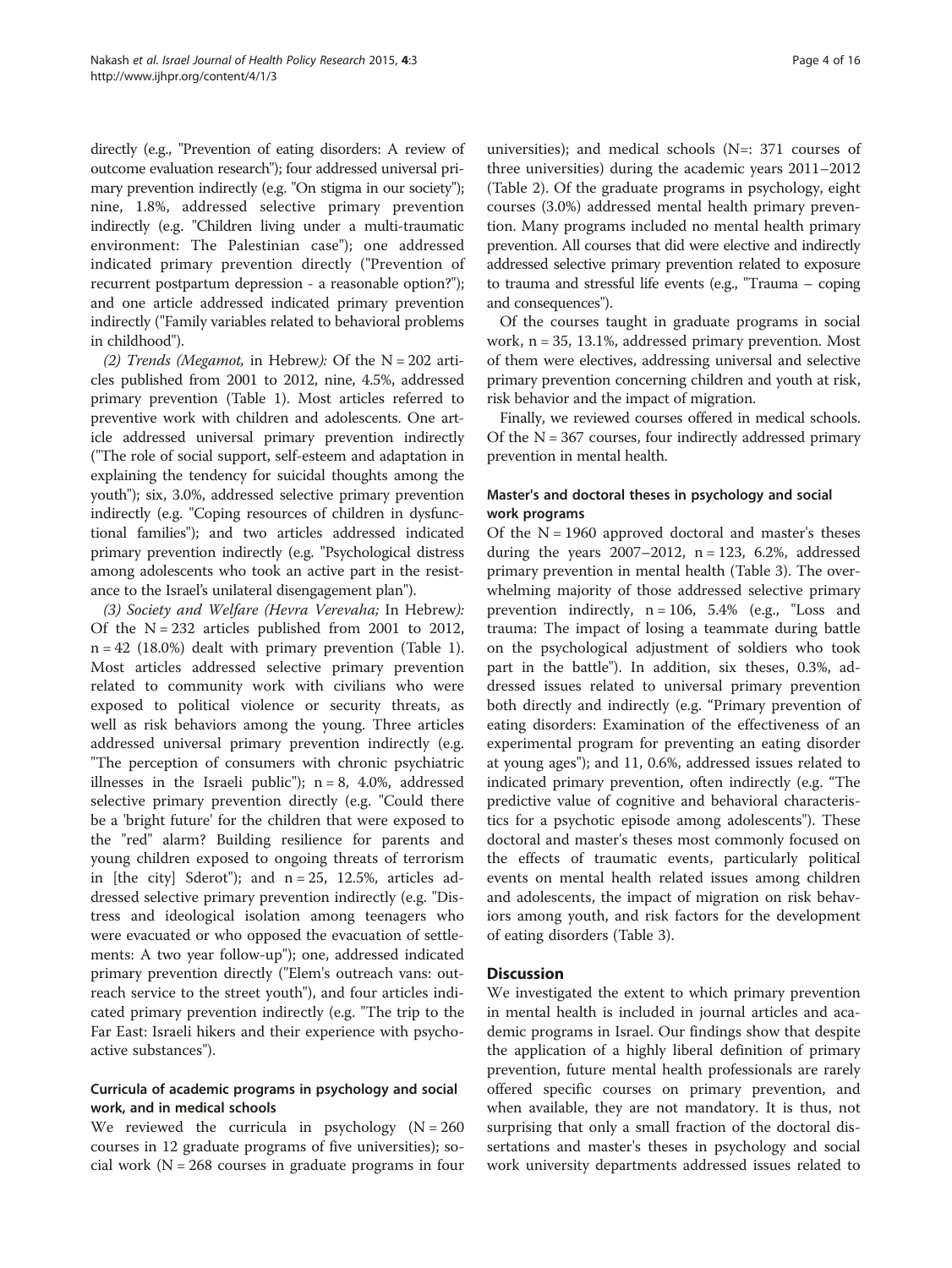## <span id="page-4-0"></span>Table 2 Number and percentage of courses offered in medical schools and graduate programs in psychology and social work in Israel addressing primary prevention, both indirect and direct<sup>1</sup> (Academic year 2011–1012)

|                                      | Universal primary prevention | Selective primary prevention                                                                        | Indicated primary prevention |
|--------------------------------------|------------------------------|-----------------------------------------------------------------------------------------------------|------------------------------|
| Graduate programs in psychology      |                              |                                                                                                     |                              |
| University l <sup>2</sup>            |                              |                                                                                                     |                              |
| Adult clinical<br>psychology program | 0 courses                    | n: 1 course                                                                                         | 0 courses                    |
| Reviewed courses:<br>$N = 20$        |                              | $Direct - 0$                                                                                        |                              |
|                                      |                              | Indirect/related $-1$                                                                               |                              |
|                                      |                              | Example:                                                                                            |                              |
|                                      |                              | Indirect/related: Trauma - coping and<br>consequences                                               |                              |
| Child clinical<br>psychology         | 0 courses                    | 0 courses                                                                                           | 0 courses                    |
| Reviewed courses:<br>$N = 24$        |                              |                                                                                                     |                              |
| Rehabilitation<br>psychology         | 0 courses                    | n: 1 course                                                                                         | 0 courses                    |
| Reviewed courses:<br>$N = 25$        |                              | $Direct - 0$                                                                                        |                              |
|                                      |                              | Indirect/related - 1                                                                                |                              |
|                                      |                              | Example:                                                                                            |                              |
|                                      |                              | Indirect/related: The consequences<br>of disability                                                 |                              |
| University II                        |                              |                                                                                                     |                              |
| Adult clinical<br>psychology         | 0 courses                    | 0 courses                                                                                           | 0 courses                    |
| Reviewed courses:<br>$N = 23$        |                              |                                                                                                     |                              |
| Child clinical<br>psychology         | 0 courses                    | n: 2 courses                                                                                        | 0 courses                    |
| Reviewed courses:<br>$N = 21$        |                              | $Direct - 0$                                                                                        |                              |
|                                      |                              | Indirect/related - 2                                                                                |                              |
|                                      |                              | Example:                                                                                            |                              |
|                                      |                              | Indirect/related: Resilience of children<br>under conditions of deprivation, trauma<br>and violence |                              |
| <b>University III</b>                |                              |                                                                                                     |                              |
| Clinical psychology                  | 0 courses                    | 0 courses                                                                                           | 0 courses                    |
| Reviewed courses:<br>$N = 24$        |                              |                                                                                                     |                              |
| Neuro-rehabilitation<br>psychology   | 0 courses                    | 0 courses                                                                                           | 0 courses                    |
| Reviewed courses:<br>$N = 23$        |                              |                                                                                                     |                              |
| <b>University IV</b>                 |                              |                                                                                                     |                              |
| Adult clinical<br>psychology         | 0 courses                    | 0 courses                                                                                           | 0 courses                    |
| Reviewed courses:<br>$N = 17$        |                              |                                                                                                     |                              |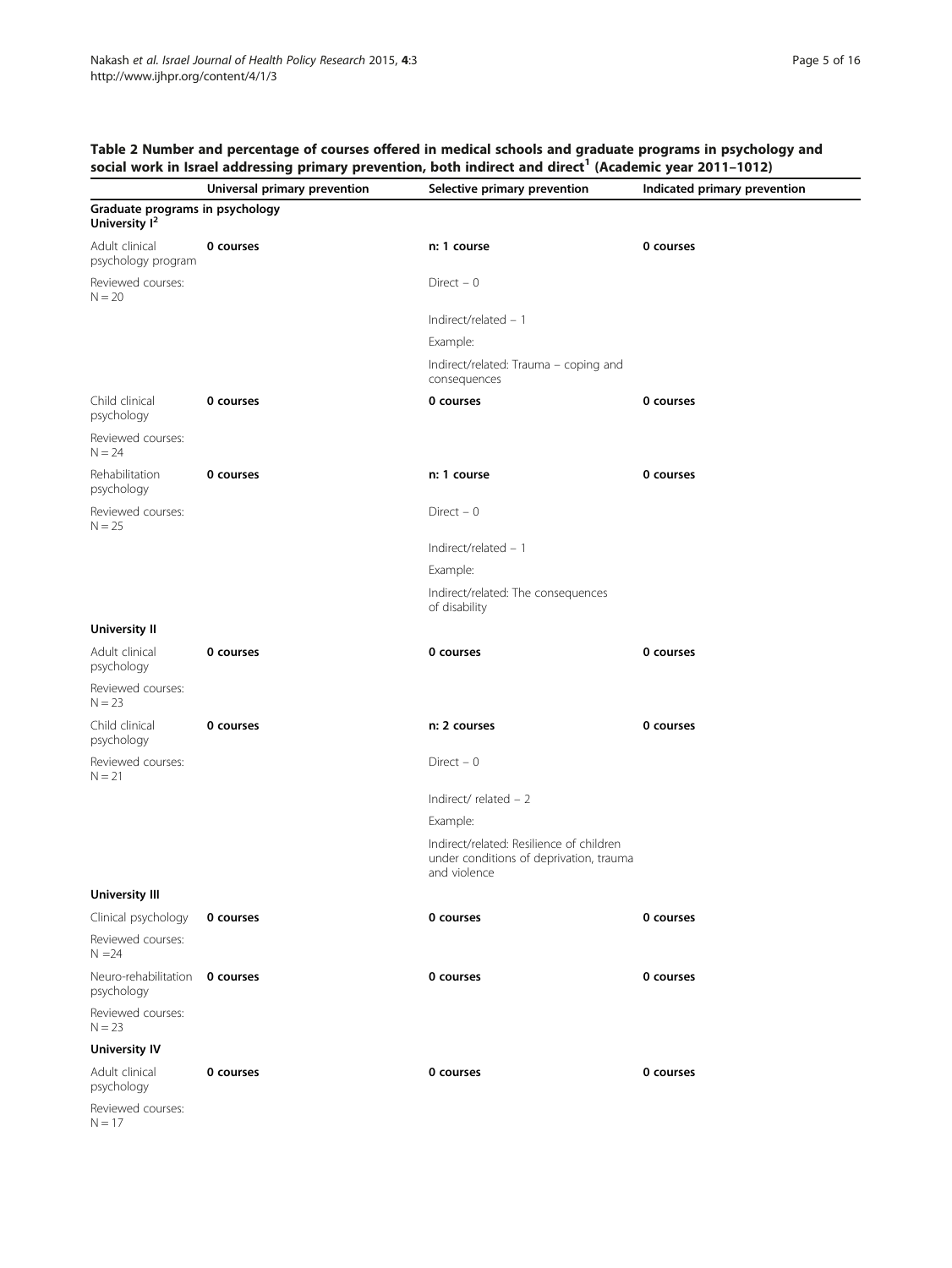# Table 2 Number and percentage of courses offered in medical schools and graduate programs in psychology and social work in Israel addressing primary prevention, both indirect and direct<sup>1</sup> (Academic year 2011–1012) (Continued)

| <b>University V</b>                     |                                                                                      |                                                    |                                                                 |
|-----------------------------------------|--------------------------------------------------------------------------------------|----------------------------------------------------|-----------------------------------------------------------------|
| Clinical psychology                     | 0 courses                                                                            | 0 courses                                          | 0 courses                                                       |
| Reviewed courses:<br>$N = 22$           |                                                                                      |                                                    |                                                                 |
| Clinical-educational<br>psychology      | n: 3 courses                                                                         | 0 courses                                          | 0 courses                                                       |
| Reviewed courses:<br>$N = 21$           | $Direct - 0$                                                                         |                                                    |                                                                 |
|                                         | Indirect/related $-3$                                                                |                                                    |                                                                 |
|                                         | Example:                                                                             |                                                    |                                                                 |
|                                         | Indirect/related: The educational<br>psychologist's work                             |                                                    |                                                                 |
| Neuropsychology                         | 0 courses                                                                            | 0 courses                                          | 0 courses                                                       |
| Reviewed courses:<br>$N = 21$           |                                                                                      |                                                    |                                                                 |
| Developmental<br>psychology             | n: 1 course                                                                          | 0 courses                                          | 0 courses                                                       |
| Reviewed courses:<br>$N = 19$           | $Direct - 0$                                                                         |                                                    |                                                                 |
|                                         | Indirect/related - 1                                                                 |                                                    |                                                                 |
|                                         | Example:                                                                             |                                                    |                                                                 |
|                                         | Indirect/related: Parenting<br>and attachment                                        |                                                    |                                                                 |
| <b>Graduate Programs in Social Work</b> |                                                                                      |                                                    |                                                                 |
| <b>University I</b>                     | 0 courses                                                                            | n: 2 courses                                       | n: 1 course                                                     |
| Reviewed courses:<br>$N = 38$           |                                                                                      | $Direct - 0$                                       | $Direct - 0$                                                    |
|                                         |                                                                                      | Indirect/related $-2$                              | Indirect/related - 1                                            |
|                                         |                                                                                      | Example:                                           | Example:                                                        |
|                                         |                                                                                      | Indirect/related: Violence in the family           | Indirect/related: Children at risk and out<br>of home placement |
| <b>University II</b>                    | n: 9 courses (8.6%)                                                                  | n: 8 courses                                       | 0 courses                                                       |
|                                         | $Direct - 1$                                                                         | $Direct - 2$                                       |                                                                 |
| Reviewed courses:<br>$N = 104$          | Indirect/related $- 8$ (7.7%)                                                        | Indirect/related $-6$ (5.8%)                       |                                                                 |
|                                         | Example:                                                                             | Example:                                           |                                                                 |
|                                         | Direct: Stress and suicide -                                                         | Direct: The theoretical basis for                  |                                                                 |
|                                         | treatment, prevention and<br>education                                               | interventions in traumatic situations              |                                                                 |
|                                         | Indirect/related: Women's health:<br>Psychological, behavioral and<br>social aspects | Indirect/related: Children in trauma<br>situations |                                                                 |
| <b>University III</b>                   | n: 5 courses (6%):                                                                   | n: 5 courses (6%):                                 | n: 2 courses                                                    |
|                                         |                                                                                      | $Direct - 0$                                       | $Direct - 0$                                                    |
| Reviewed courses:<br>$N = 84$           | $Direct - 2$                                                                         | Indirect/related $-5$ (5.9%)                       | Indirect/related $-2$                                           |
|                                         | Indirect/related - 3                                                                 |                                                    |                                                                 |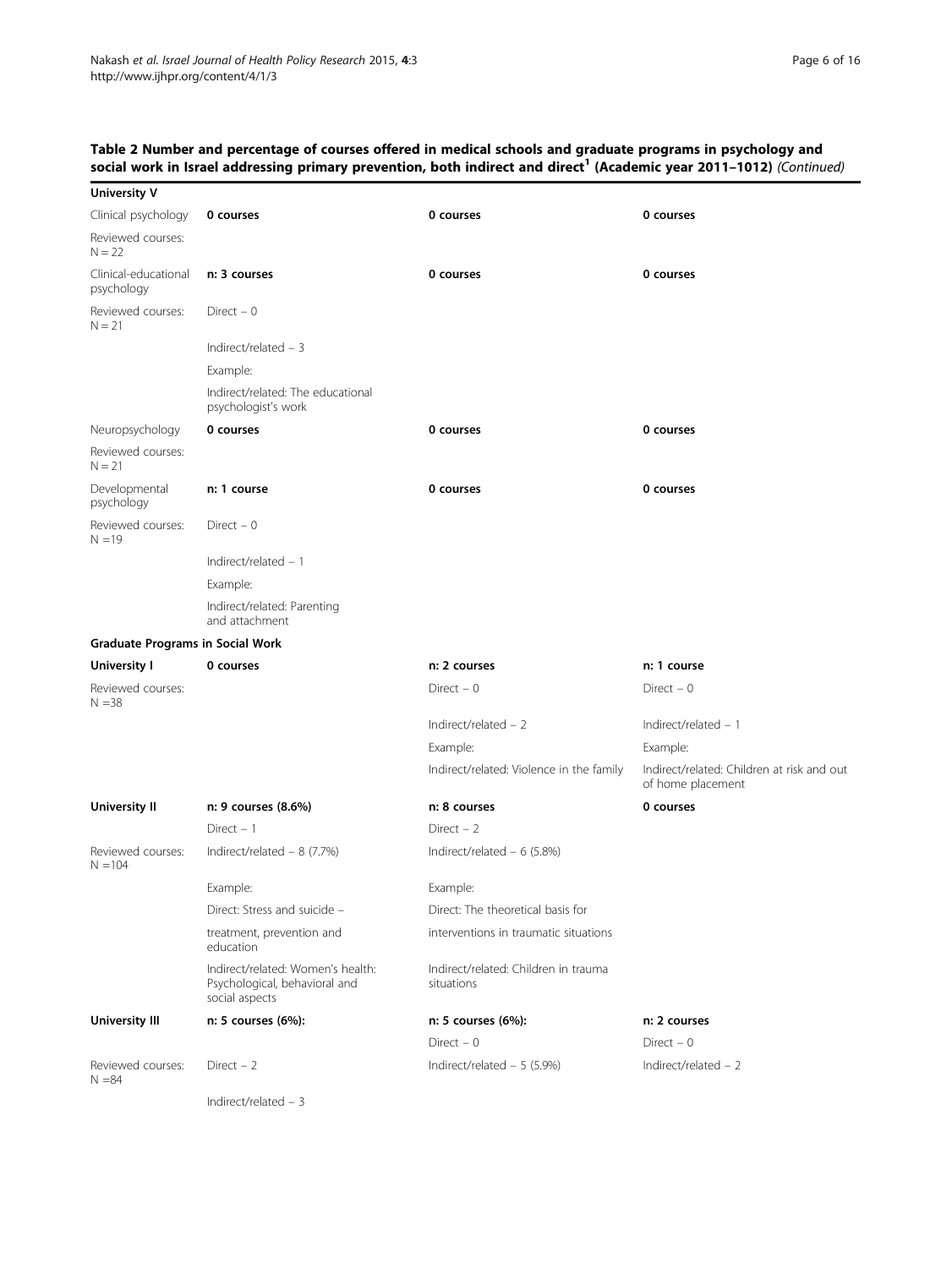|                                | Example:                                                                                                                 | Example:                                                    | Example:                                                                 |
|--------------------------------|--------------------------------------------------------------------------------------------------------------------------|-------------------------------------------------------------|--------------------------------------------------------------------------|
|                                | Direct: Parenting helps in preventing<br>abuse of psychoactive substances                                                | Indirect/related: Populations involved in<br>risk behaviors | Indirect/related: Out of home placement<br>of children and youth at risk |
|                                | Indirect/related: Stigma in the mental<br>health field: Implications for the<br>individual, the family and the community |                                                             |                                                                          |
| <b>University IV</b>           | n: 1 course                                                                                                              | n: 2 courses                                                | 0 courses                                                                |
| Reviewed courses:<br>$N = 42$  | Direct $-0$                                                                                                              | $Direct - 0$                                                |                                                                          |
|                                | Indirect/related - 1                                                                                                     | Indirect/related $-2$                                       |                                                                          |
|                                | Example:                                                                                                                 | Example:                                                    |                                                                          |
|                                | Indirect/related: Drug policy                                                                                            | Indirect/related: Psychological<br>processes in migration   |                                                                          |
| <b>Medical School</b>          |                                                                                                                          |                                                             |                                                                          |
| <b>University II</b>           | n: 1 course                                                                                                              |                                                             |                                                                          |
| Reviewed courses:<br>$N = 95$  | $Direct - 0$                                                                                                             |                                                             |                                                                          |
|                                | Indirect/related - 1                                                                                                     | 0 courses                                                   | 0 courses                                                                |
|                                | Example:                                                                                                                 |                                                             |                                                                          |
|                                | Indirect/related: Epidemiology and<br>preventive care                                                                    |                                                             |                                                                          |
| <b>University III</b>          | n: 1 course                                                                                                              | 0 courses                                                   | 0 courses                                                                |
| Reviewed courses:<br>$N = 108$ | Direct $-0$                                                                                                              |                                                             |                                                                          |
|                                | Indirect/related - 1                                                                                                     |                                                             |                                                                          |
|                                | Example:                                                                                                                 |                                                             |                                                                          |
|                                | Indirect/related: Growth and<br>development                                                                              |                                                             |                                                                          |
| <b>University VI</b>           | 0 courses                                                                                                                | n: 2 courses                                                | 0 courses                                                                |
| Reviewed courses:<br>$N = 168$ |                                                                                                                          | $Direct - 0$                                                |                                                                          |
|                                |                                                                                                                          | Indirect/related - 2                                        |                                                                          |
|                                |                                                                                                                          | Example:                                                    |                                                                          |
|                                |                                                                                                                          | Indirect/related: Loss and grief                            |                                                                          |

#### Table 2 Number and percentage of courses offered in medical schools and graduate programs in psychology and social work in Israel addressing primary prevention, both indirect and direct<sup>1</sup> (Academic year 2011–1012) (Continued)

<sup>1</sup>Direct primary prevention refers to interventions that can be applied directly (e.g., prevention programs for mental health problems); indirect/related primary prevention refers to studies providing information on modifiable factors that could be used ultimately in primary prevention interventions.<sup>2</sup> Romanic numbers stand for name of a specified university.

primary prevention. The scarcity of exposure to mental health primary prevention is reflected in the meager proportion of publications in the three leading journals we surveyed. In the recent decade, less than 10% of publications addressed issues related to primary prevention, mostly of an indirect application.

As noted earlier, we employed a liberal approach (at times, highly liberal) during the coding of the materials in this review. If we erred it was on the side of overinclusiveness. Thus, it is likely that the numbers actually represent a somewhat over-estimation of primary prevention themes in education and research in mental health. Indeed, only 11 (4.7%) articles, 5 (0.6%) courses, and 5 (0.3%) doctoral and master's theses addressed primary prevention directly.

Our findings should be considered within recent developments that provide the ethical, clinical and human rights bases for a call for action to advance mental health primary prevention policy and activities in education, research and practice [\[7\]](#page-14-0) as detailed below:

(a) Human rights issues. The right to health that has been enshrined in the WHO Constitution adopted in 1948 is stated as: "The enjoyment of the highest attainable standard of health is one of the fundamental rights of every human being without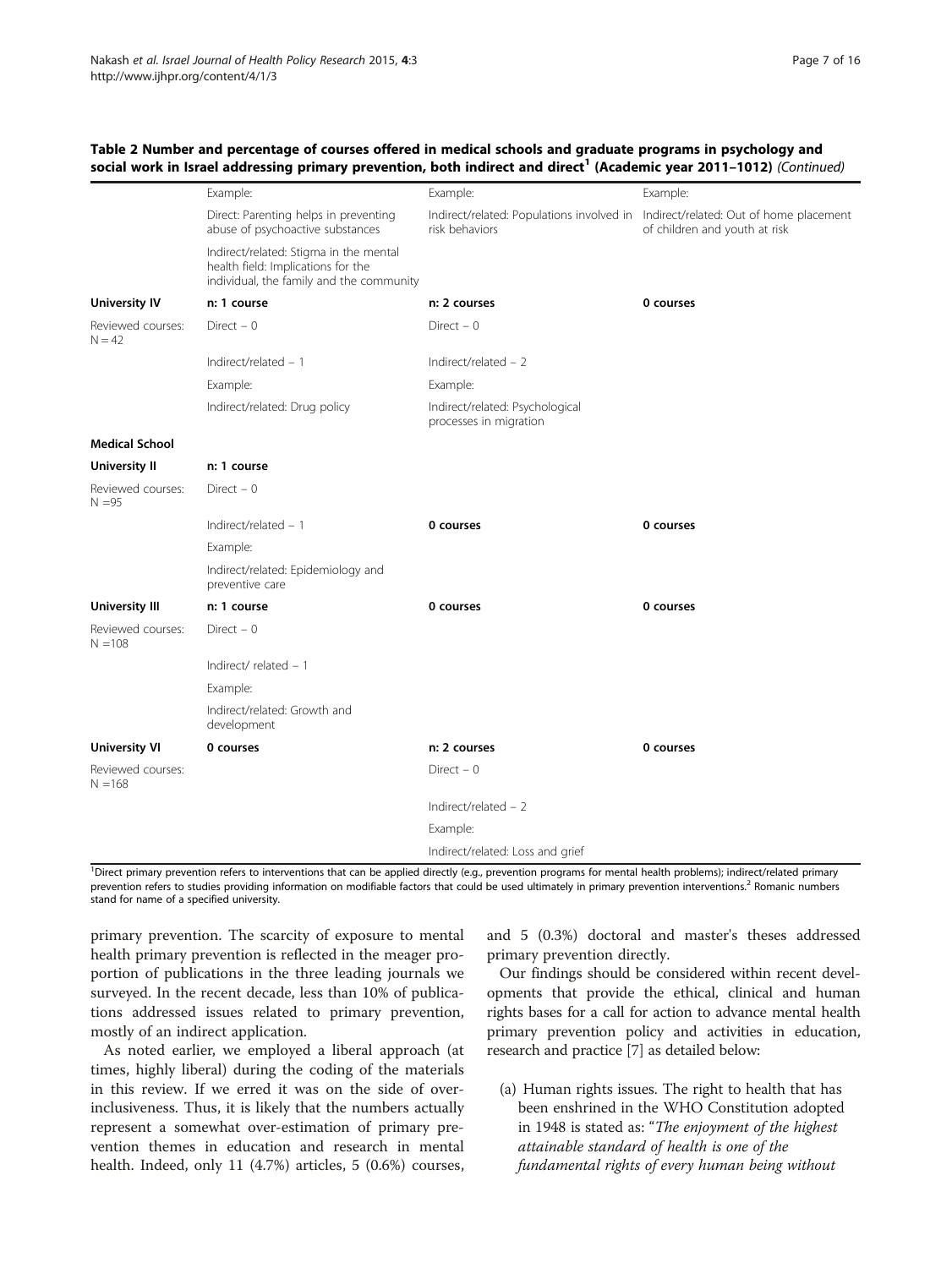#### <span id="page-7-0"></span>Table 3 Number and percentage of masters and doctoral theses in psychology and social work in universities in Israel addressing primary prevention, both direct and indirect $^{\mathsf{1}}$

| Category                                                                                                                 | Indicated primary prevention                 | Selective primary prevention                                                                                                                                                         | Universal primary prevention                                                                        |
|--------------------------------------------------------------------------------------------------------------------------|----------------------------------------------|--------------------------------------------------------------------------------------------------------------------------------------------------------------------------------------|-----------------------------------------------------------------------------------------------------|
| <b>Masters and doctoral</b><br>theses in psychology<br>and social work<br>departments in five<br>universities in Israel. | n: 6 Masters and doctoral<br>theses (0.36%): | n: 106 Masters and doctoral<br>theses (5.4%):                                                                                                                                        | n: 11 Masters and doctoral<br>theses (0.6%):                                                        |
| Reviewed doctoral and<br>master's theses: $N = 1960$                                                                     | $Direct - 2$                                 | $Direct - 2$                                                                                                                                                                         | Direct - 1                                                                                          |
|                                                                                                                          | Indirect/related $-4$                        | Indirect/related $-104$ (5.3%)                                                                                                                                                       | Indirect/related $-10$ (0.5%)                                                                       |
| <b>Doctoral Theses in Psychology</b>                                                                                     |                                              |                                                                                                                                                                                      |                                                                                                     |
| University l <sup>2</sup>                                                                                                | 0 Theses                                     | n: 8 Doctoral theses (6.5%):                                                                                                                                                         | 0 Theses                                                                                            |
| Reviewed doctoral theses:<br>$N = 123$                                                                                   |                                              | $Direct - 1$                                                                                                                                                                         |                                                                                                     |
|                                                                                                                          |                                              | Indirect/related $-7$ (5.7%)                                                                                                                                                         |                                                                                                     |
|                                                                                                                          |                                              | Examples:                                                                                                                                                                            |                                                                                                     |
|                                                                                                                          |                                              | Direct: The interaction between suicidal<br>behavior and socio-cultural factors: A new<br>examination of the                                                                         |                                                                                                     |
|                                                                                                                          |                                              | sequence approach compared with the<br>categorical approach (part of the WHO Suicide<br>Prevention project in Europe)                                                                |                                                                                                     |
|                                                                                                                          |                                              | Indirect/related: Risk and resilience factors for<br>the development of post-traumatic stress<br>disorder among infants as a result of extended<br>exposure to terrorism and warfare |                                                                                                     |
| <b>University II</b>                                                                                                     | 0 Theses                                     | n: 1 Doctoral thesis                                                                                                                                                                 | 0 Theses                                                                                            |
| Reviewed doctoral theses:<br>$N = 26$                                                                                    |                                              | $Direct - 0$                                                                                                                                                                         |                                                                                                     |
|                                                                                                                          |                                              | Indirect/related $-1$                                                                                                                                                                |                                                                                                     |
|                                                                                                                          |                                              | Example:                                                                                                                                                                             |                                                                                                     |
|                                                                                                                          |                                              | Indirect/related: The relationship between<br>difficult life experiences, subjective well-being,<br>adjustment in aging and morbidity                                                |                                                                                                     |
| <b>University III</b>                                                                                                    | 0 Theses                                     | n: 1 Doctoral thesis                                                                                                                                                                 | n: 1 Doctoral thesis                                                                                |
| Reviewed doctoral theses:<br>$N = 34$                                                                                    |                                              | $Direct - 0$                                                                                                                                                                         |                                                                                                     |
|                                                                                                                          |                                              | Indirect/related - 1                                                                                                                                                                 |                                                                                                     |
|                                                                                                                          |                                              | Example:                                                                                                                                                                             |                                                                                                     |
|                                                                                                                          |                                              | Indirect/related: Genetic factors and<br>personality traits associated with anorexia<br>nervosa among female athletes and not-<br>athletes                                           |                                                                                                     |
|                                                                                                                          |                                              |                                                                                                                                                                                      | $Direct - 0$                                                                                        |
|                                                                                                                          |                                              |                                                                                                                                                                                      | Indirect/related $-1$                                                                               |
|                                                                                                                          |                                              |                                                                                                                                                                                      | Example:                                                                                            |
|                                                                                                                          |                                              |                                                                                                                                                                                      | Indirect/related: The role of<br>cognitions in the development<br>of post-traumatic stress disorder |
| <b>University IV</b>                                                                                                     | 0 Theses                                     | n: 3 Doctoral theses                                                                                                                                                                 | n: 2 Doctoral theses                                                                                |
| Reviewed doctoral theses:<br>$N = 35$                                                                                    |                                              | $Direct - 0$                                                                                                                                                                         |                                                                                                     |
|                                                                                                                          |                                              | Indirect/related $-3$                                                                                                                                                                |                                                                                                     |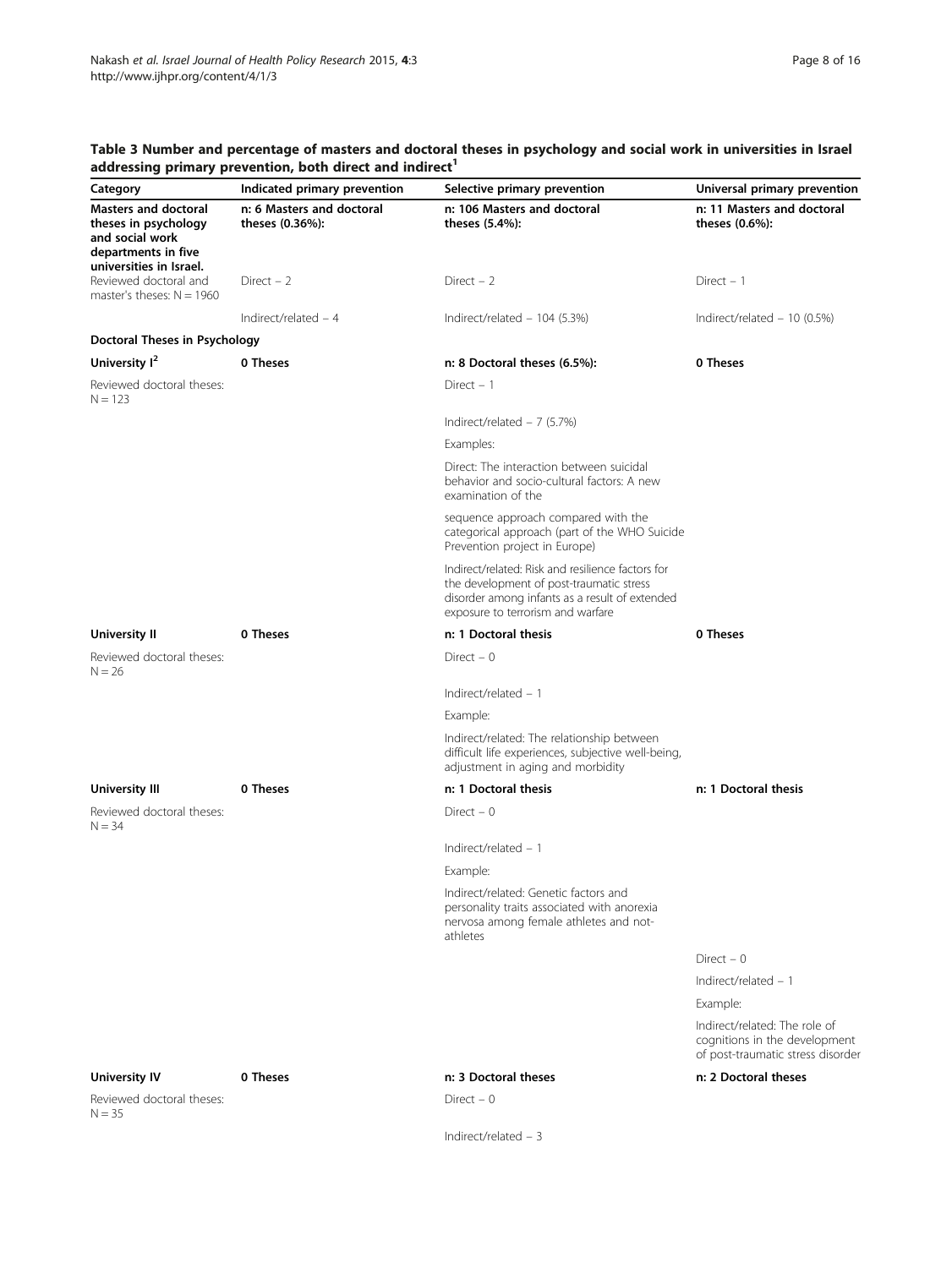adolescents

#### addressing primary prevention, both direct and indirect<sup>1</sup> (Continued) Example: Indirect/related: Vulnerability to depression and somatization among Bedouin and Jewish students Direct – 0 Indirect/related – 2 Example: Indirect/related: Early developmental pathways in Attention Deficit Hyperactivity Disorder (ADHD) University V 0 Theses 0 Theses n: 6 Doctoral theses (16.6%): 0 Theses Reviewed doctoral theses:  $N = 36$ Directed – 0 Indirect/related – 6 (16.6%) Example: Indirect/related: Psychological adjustment following the experience of combat: a comparative study among soldiers who were injured or lost their teammates during a combat Master's Theses in Psychology University I and D and D and D and D and D and D and D and D and D and D and D and D and D and D and D and D a  $Direct - 0$ n: 9 Master's theses (3.6%) 0 Theses Reviewed master's theses:  $N = 248$ Indirect/related – 2 Direct – 0 Example: Indirect/related: The relationship between major life events, personality and depression and anxiety among youth in the general population Indirect/related – 9 (3.6%) Example: Indirect/related: The impact of social support, self-disclosure and life events on psychological distress, depression and suicidal tendency among Gush Katif evacuees groups during the Disengagement Plan University II **n: 1 Master's thesis** n: 8 Master's theses (3%) n: 2 Master's theses Reviewed master's theses:  $N = 267$  $Direct - 1 (0.4%)$  Direct – 0  $Indirect/related - 0$  Indirect/related – 8 (3%) Example: Example: Direct: Political violence and psychological distress: The impact of a school based intervention program on behavioral problems and posttraumatic stress disorder among Indirect/related: Children of migrant workers in Israel: Self-esteem and self-efficacy as moderating factors in the relationship between minority stress and psychological distress and behavioral problems

Table 3 Number and percentage of masters and doctoral theses in psychology and social work in universities in Israel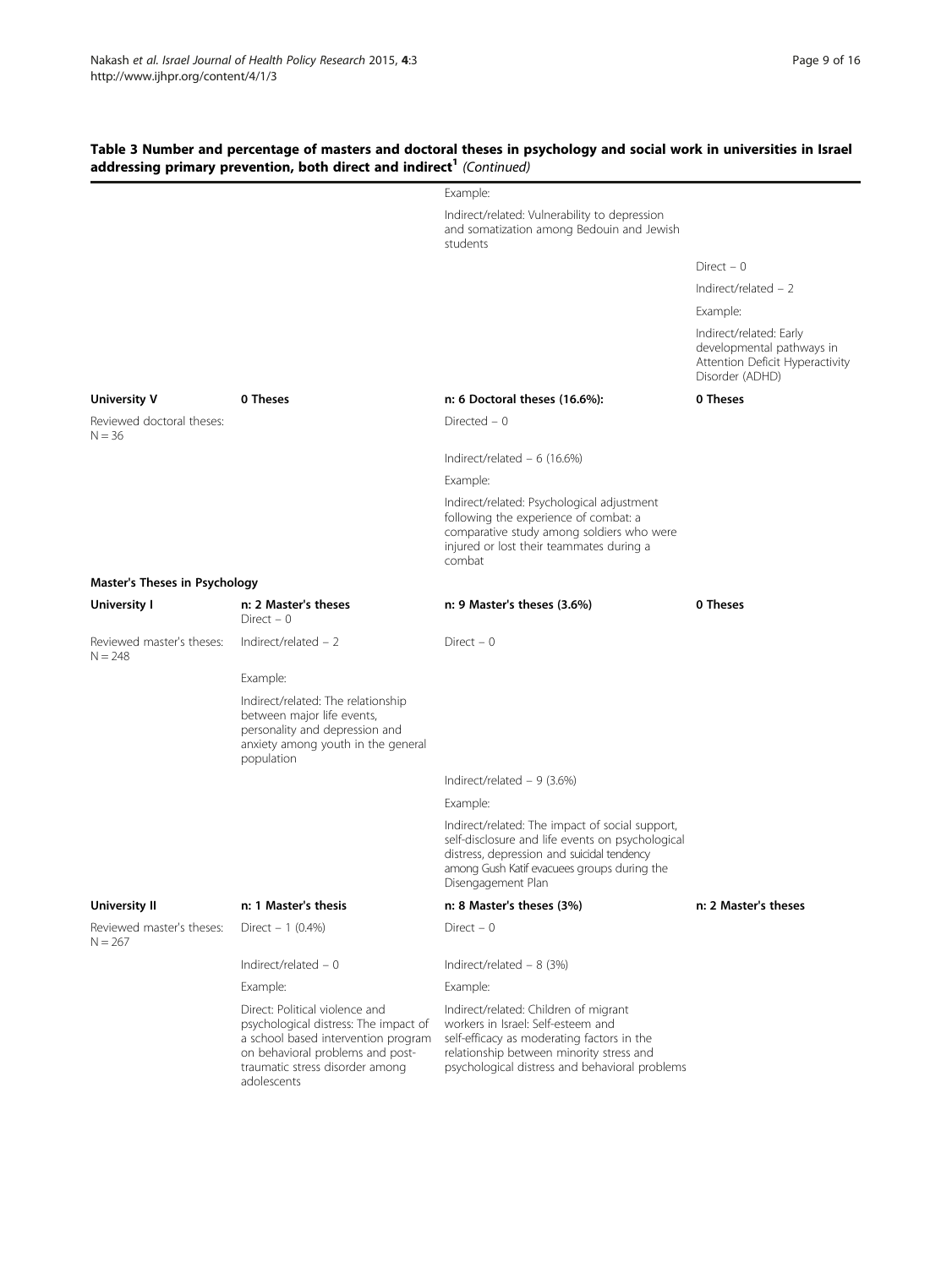# Table 3 Number and percentage of masters and doctoral theses in psychology and social work in universities in Israel addressing primary prevention, both direct and indirect<sup>1</sup> (Continued)

|                                        |                                                                                                                                                                         |                                                                                                                                                                                          | $Direct - 1$                                                                                                                                                    |
|----------------------------------------|-------------------------------------------------------------------------------------------------------------------------------------------------------------------------|------------------------------------------------------------------------------------------------------------------------------------------------------------------------------------------|-----------------------------------------------------------------------------------------------------------------------------------------------------------------|
|                                        |                                                                                                                                                                         |                                                                                                                                                                                          | Indirect/related $-1$                                                                                                                                           |
|                                        |                                                                                                                                                                         |                                                                                                                                                                                          | Example:                                                                                                                                                        |
|                                        |                                                                                                                                                                         |                                                                                                                                                                                          | Direct: Resilience in the face<br>of political violence: A school<br>based intervention program<br>for youth at risk: Behavioral<br>problems and social support |
|                                        |                                                                                                                                                                         |                                                                                                                                                                                          | Indirect/related: When the<br>senses are too sharp: Sensory<br>regulation, ritual and anxiety<br>among preschoolers                                             |
| <b>University III</b>                  | n: 1 Master's thesis                                                                                                                                                    | n: 6 Master's theses (3.7%)                                                                                                                                                              | 0 Theses                                                                                                                                                        |
| Reviewed master's theses:<br>$N = 163$ | Direct $-1(0.6%)$                                                                                                                                                       | $Direct - 0$                                                                                                                                                                             |                                                                                                                                                                 |
|                                        | Indirect/related $-0$                                                                                                                                                   | Indirect/related $-6$ (3.7%)                                                                                                                                                             |                                                                                                                                                                 |
|                                        | Example:                                                                                                                                                                | Example:                                                                                                                                                                                 |                                                                                                                                                                 |
|                                        | Direct: Primary prevention of eating<br>disorders: Examination of the<br>effectiveness of an experimental<br>program for preventing an eating<br>disorder at young ages | Indirect/related: Predictors of emotional<br>distress among delinquent adolescents<br>residing in sponsored dormitories: individual<br>and familial risk factors, and gender differences |                                                                                                                                                                 |
| <b>University IV</b>                   | 0 Theses                                                                                                                                                                | n: 3 Master's theses                                                                                                                                                                     | n: 5 Master's theses (3.3%):                                                                                                                                    |
| Reviewed master's theses:<br>$N = 153$ |                                                                                                                                                                         | $Direct - 0$                                                                                                                                                                             | $Direct - 0$                                                                                                                                                    |
|                                        |                                                                                                                                                                         | Indirect/related $-3$                                                                                                                                                                    | Indirect/related $-5$ (3.3%)                                                                                                                                    |
|                                        |                                                                                                                                                                         | Example:                                                                                                                                                                                 | Example:                                                                                                                                                        |
|                                        |                                                                                                                                                                         | Indirect/related - "You're abnormal if you're<br>not afraid": Coping and resilience in the<br>discourse of Israeli bus drivers who have<br>experienced terrorist attacks                 | Indirect/related - Examining<br>effortful control ability and<br>negative emotionality in 2 &<br>3 years of age children at risk<br>of ADHD                     |
| <b>University V</b>                    | 0 Theses                                                                                                                                                                | n: 7 Master's theses (2.5%)                                                                                                                                                              | 0 Theses                                                                                                                                                        |
| Reviewed master's theses:<br>$N = 278$ |                                                                                                                                                                         | $Direct - 0$                                                                                                                                                                             |                                                                                                                                                                 |
|                                        |                                                                                                                                                                         | Indirect/related $-7$ (2.5%)                                                                                                                                                             |                                                                                                                                                                 |
|                                        |                                                                                                                                                                         | Example:                                                                                                                                                                                 |                                                                                                                                                                 |
|                                        |                                                                                                                                                                         | Indirect/related: Loss and trauma: The impact<br>of losing a teammate during battle on the<br>psychological adjustment of soldiers who took<br>part in the battle                        |                                                                                                                                                                 |
| <b>Doctoral Theses in Social Work</b>  |                                                                                                                                                                         |                                                                                                                                                                                          |                                                                                                                                                                 |
| University I                           | 0 Theses                                                                                                                                                                | n: 2 Doctoral theses                                                                                                                                                                     | n: 1 Doctoral thesis                                                                                                                                            |
| Reviewed doctoral theses:<br>$N = 76$  |                                                                                                                                                                         | $Direct - 0$                                                                                                                                                                             | $Direct - 0$                                                                                                                                                    |
|                                        |                                                                                                                                                                         | Indirect/related $-2$                                                                                                                                                                    | Indirect/related $-1$                                                                                                                                           |
|                                        |                                                                                                                                                                         | Example:                                                                                                                                                                                 | Example:                                                                                                                                                        |
|                                        |                                                                                                                                                                         | Indirect/related: Loss of resources, personal<br>values and development of distress among                                                                                                | Indirect/related: The predictive<br>value cognitive and behavioral                                                                                              |

Israeli terror victims, natives and immigrants

lue cognitive and behavioral characteristics for a psychotic episode among adolescents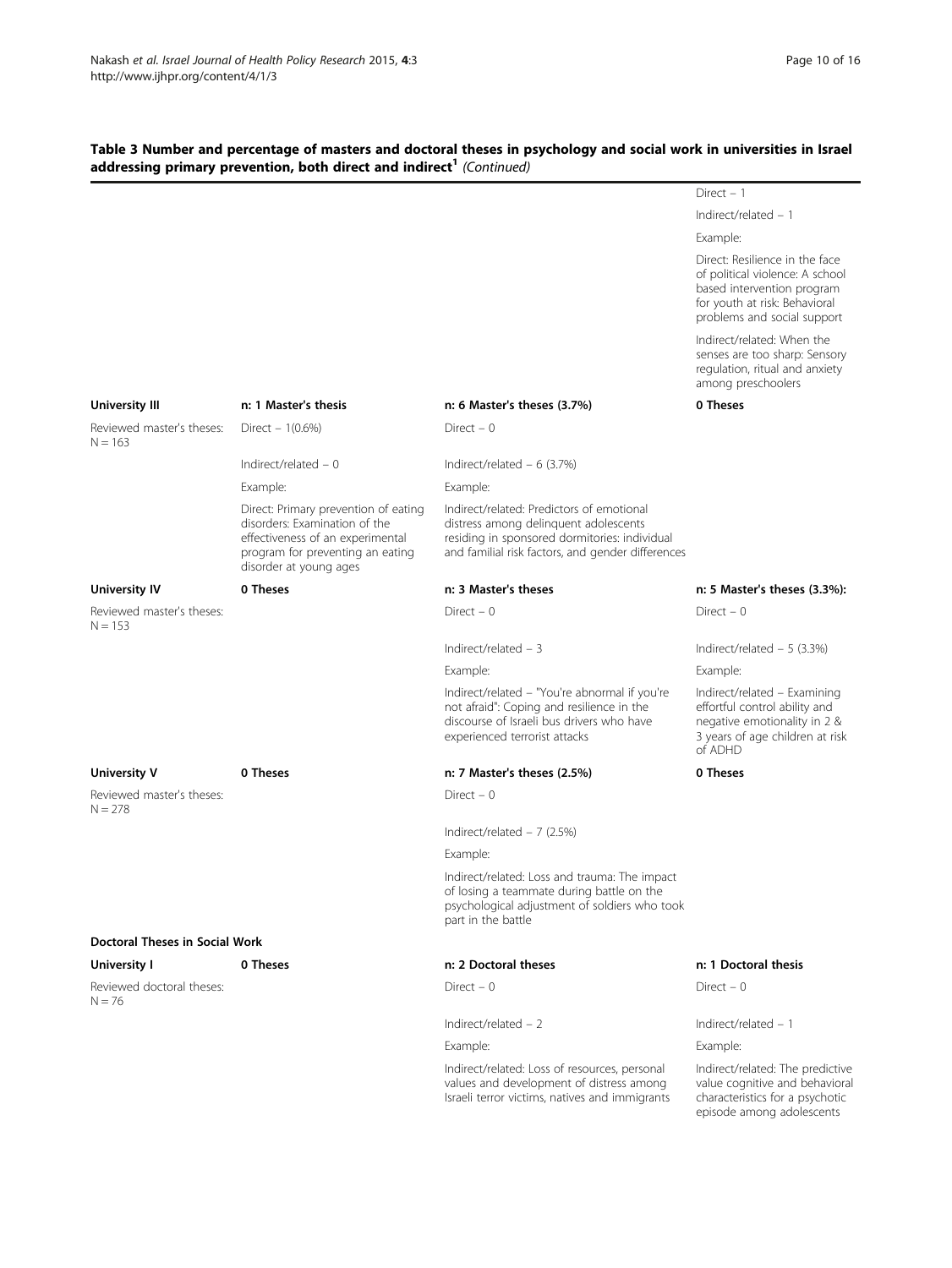| <b>University II</b>                  | n: 1 Doctoral thesis                                                                                                   | n: 2 Doctoral theses                                                                                                                                                                                  | 0 Theses |
|---------------------------------------|------------------------------------------------------------------------------------------------------------------------|-------------------------------------------------------------------------------------------------------------------------------------------------------------------------------------------------------|----------|
| Reviewed doctoral theses:<br>$N = 22$ | Direct $-0$                                                                                                            | $Direct - 0$                                                                                                                                                                                          |          |
|                                       | Indirect/related $-1$                                                                                                  | Indirect/related $-2$                                                                                                                                                                                 |          |
|                                       | Example:                                                                                                               | Example:                                                                                                                                                                                              |          |
|                                       | Indirect/related: Gambling among<br>teens: Association with temperament,<br>coherence and exposure to<br>advertisement | Indirect/related: Behavioral and emotional<br>functioning of adolescents who were adopted<br>at infancy and adolescents who were adopted<br>after age two                                             |          |
| <b>University III</b>                 | 0 Theses                                                                                                               | n: 6 Doctoral theses (14.3%)                                                                                                                                                                          | 0 Theses |
| Reviewed doctoral theses:<br>$N = 42$ |                                                                                                                        | $Direct - 0$                                                                                                                                                                                          |          |
|                                       |                                                                                                                        | Indirect/related $-6$ (14.3%)                                                                                                                                                                         |          |
|                                       |                                                                                                                        | Example:                                                                                                                                                                                              |          |
|                                       |                                                                                                                        | Indirect/related: Exposure to violence in the<br>community and its consequences among<br>adolescents in Israel: Can family and teachers'<br>support moderate the negative effects of the<br>exposure? |          |
| <b>University IV</b>                  | 0 Theses                                                                                                               | n: 2 Doctoral theses (25%)                                                                                                                                                                            | 0 Theses |
| Reviewed doctoral theses:<br>$N = 8$  |                                                                                                                        | Direct $-0$                                                                                                                                                                                           |          |
|                                       |                                                                                                                        | Indirect/related $- 2$ (25%)                                                                                                                                                                          |          |
|                                       |                                                                                                                        | Example:                                                                                                                                                                                              |          |
|                                       |                                                                                                                        | Indirect/related: Childbirth as re-traumatization:<br>Childhood sexual abuse and its effects on<br>symptoms of distress before and after giving<br><b>birth</b>                                       |          |
| <b>University V</b>                   | 0 Theses                                                                                                               | n: 2 Doctoral theses                                                                                                                                                                                  | 0 Theses |
| Reviewed doctoral theses:<br>$N = 24$ |                                                                                                                        | $Direct - 0$                                                                                                                                                                                          |          |
|                                       |                                                                                                                        | Indirect/related $-2$                                                                                                                                                                                 |          |
|                                       |                                                                                                                        | Example:                                                                                                                                                                                              |          |
|                                       |                                                                                                                        | Indirect/related - Pick and get hurt? The effect<br>of working with battered women on their care<br>providers' life                                                                                   |          |
| <b>Master's Theses in Social Work</b> |                                                                                                                        |                                                                                                                                                                                                       |          |
| University I                          | 0 Theses                                                                                                               | n: 5 Masters theses (7%):                                                                                                                                                                             | 0 Theses |
| Reviewed master's theses:<br>$N = 71$ |                                                                                                                        | $Direct - 0$                                                                                                                                                                                          |          |
|                                       |                                                                                                                        | Indirect/related $-5$ (7%)                                                                                                                                                                            |          |
|                                       |                                                                                                                        | Example:                                                                                                                                                                                              |          |
|                                       |                                                                                                                        | Indirect/related: Grow and overcome: youth<br>after the Second Lebanon War: The<br>relationship among the characteristics of the                                                                      |          |

exposure, the eviction from home and the school atmosphere on stress reactions a year

after the war

#### Table 3 Number and percentage of masters and doctoral theses in psychology and social work in universities in Israel addressing primary prevention, both direct and indirect<sup>1</sup> (Continued)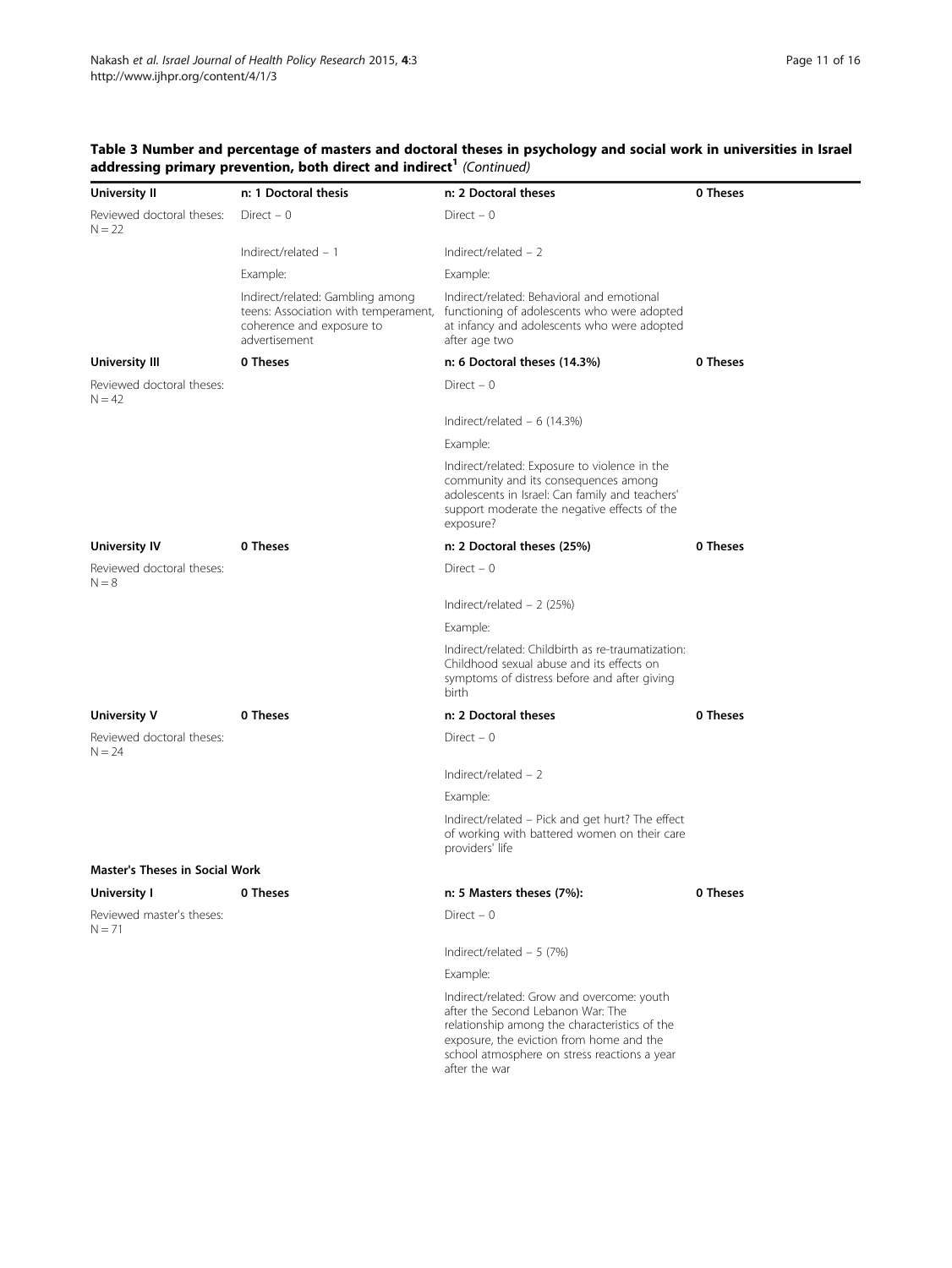| <b>University II</b>                   | 0 Theses                                                                                                                                                       | n: 10 Master's theses (7.6%):                                                                                                                                                                                                               | 0 Theses |
|----------------------------------------|----------------------------------------------------------------------------------------------------------------------------------------------------------------|---------------------------------------------------------------------------------------------------------------------------------------------------------------------------------------------------------------------------------------------|----------|
| Reviewed master's theses:<br>$N = 131$ |                                                                                                                                                                | $Direct - 0$                                                                                                                                                                                                                                |          |
|                                        |                                                                                                                                                                | Indirect/related $-10$ (7.6%)                                                                                                                                                                                                               |          |
|                                        |                                                                                                                                                                | Example:                                                                                                                                                                                                                                    |          |
|                                        |                                                                                                                                                                | Indirect/related: The relationship between the<br>intergenerational conflict among Arab female<br>adolescents and the tendency to develop an<br>eating disorder                                                                             |          |
| <b>University IV</b>                   | 0 Theses                                                                                                                                                       | n: 13 Master's theses (18.1%):                                                                                                                                                                                                              | 0 Theses |
| Reviewed master's theses:<br>$N = 72$  |                                                                                                                                                                | Direct $-1$                                                                                                                                                                                                                                 |          |
|                                        |                                                                                                                                                                | Indirect/related $-12$ (16.7%)                                                                                                                                                                                                              |          |
|                                        |                                                                                                                                                                | Example:                                                                                                                                                                                                                                    |          |
|                                        |                                                                                                                                                                | Direct: Success factors in culturally sensitive<br>interventions of Maslan - Rape Crisis Center in<br>the Negev                                                                                                                             |          |
|                                        |                                                                                                                                                                | Indirect/related: Consequences of political<br>violence on mental, social and familial<br>functioning of youth from the Gaza Strip and<br>West Bank                                                                                         |          |
| <b>University V</b>                    | n: 1 Master's thesis                                                                                                                                           | n: 12 Master's theses (8%):                                                                                                                                                                                                                 | 0 Theses |
| Reviewed master's theses:<br>$N = 151$ | $Direct - 0$                                                                                                                                                   | $Direct - 0$                                                                                                                                                                                                                                |          |
|                                        | Indirect/related $-1$ (0.7%)                                                                                                                                   | Indirect/related - 12 (8%)                                                                                                                                                                                                                  |          |
|                                        | Example:                                                                                                                                                       | Example:                                                                                                                                                                                                                                    |          |
|                                        | Indirect/related: The relationship<br>between eating disorders and body<br>image and media exposure and<br>sense of empowerment among<br>adolescence in Israel | Indirect/related: Long-term effects of the<br>Second Lebanon War on Adolescents: The<br>connection between level of exposure and<br>personal and social resources with<br>post-traumatic symptoms, anxiety, and<br>perception of the future |          |

#### Table 3 Number and percentage of masters and doctoral theses in psychology and social work in universities in Israel addressing primary prevention, both direct and indirect<sup>1</sup> (Continued)

<sup>1</sup>Direct primary prevention refers to interventions that can be applied directly (e.g., prevention programs for mental health problems); indirect/related primary prevention refers to studies providing information on modifiable factors that could be used ultimately in primary prevention interventions. <sup>2</sup> Romanic numbers stand for name of a specified university 2007–2012.

distinction of race, religion, political belief, or economic or social condition". With the passing of time, two UN Conventions that were adopted by almost all the nations of the world, including Israel, lent greater strength to those principles. The more recent of those Conventions, on the Rights of Persons with Disabilities [[11](#page-14-0)], is invoked generally with regard to curative care and rehabilitation. Yet, it also contains principles and articles that highlight the interconnectedness between human rights and primary prevention, such as prevention of abuse (article 16); respect for home and the family (article 23), education (article 24), and health (article, 25); as well as the adequate standard of living and social protection (article 28). Undoubtedly, it is the UN Convention on the Rights of the Child [[12\]](#page-14-0) that turns primary prevention into a chief issue, as

illustrated by this excerpt: "Recognizing that the child, for the full and harmonious development of his or her personality should grow up in a family environment, in an atmosphere of happiness, love and understanding". Therefore, the failure of the mental health system to meet the demands of the Conventions risks a violation of human rights.

(b) Recent epidemiological surveys conducted in Israel among adults [[13](#page-14-0)] and youth [\[14\]](#page-14-0), substantiate a solid case for mental health action. Those findings have shown that members of socially disadvantaged groups (e.g., ethnic minorities) are at higher risk for mental and behavioral disorders compared with members of advantaged groups [[15,16\]](#page-14-0), thus creating a residue of vulnerable populations whose mental health risk may cross generations [\[17](#page-14-0)]. Importantly as well, studies have found that the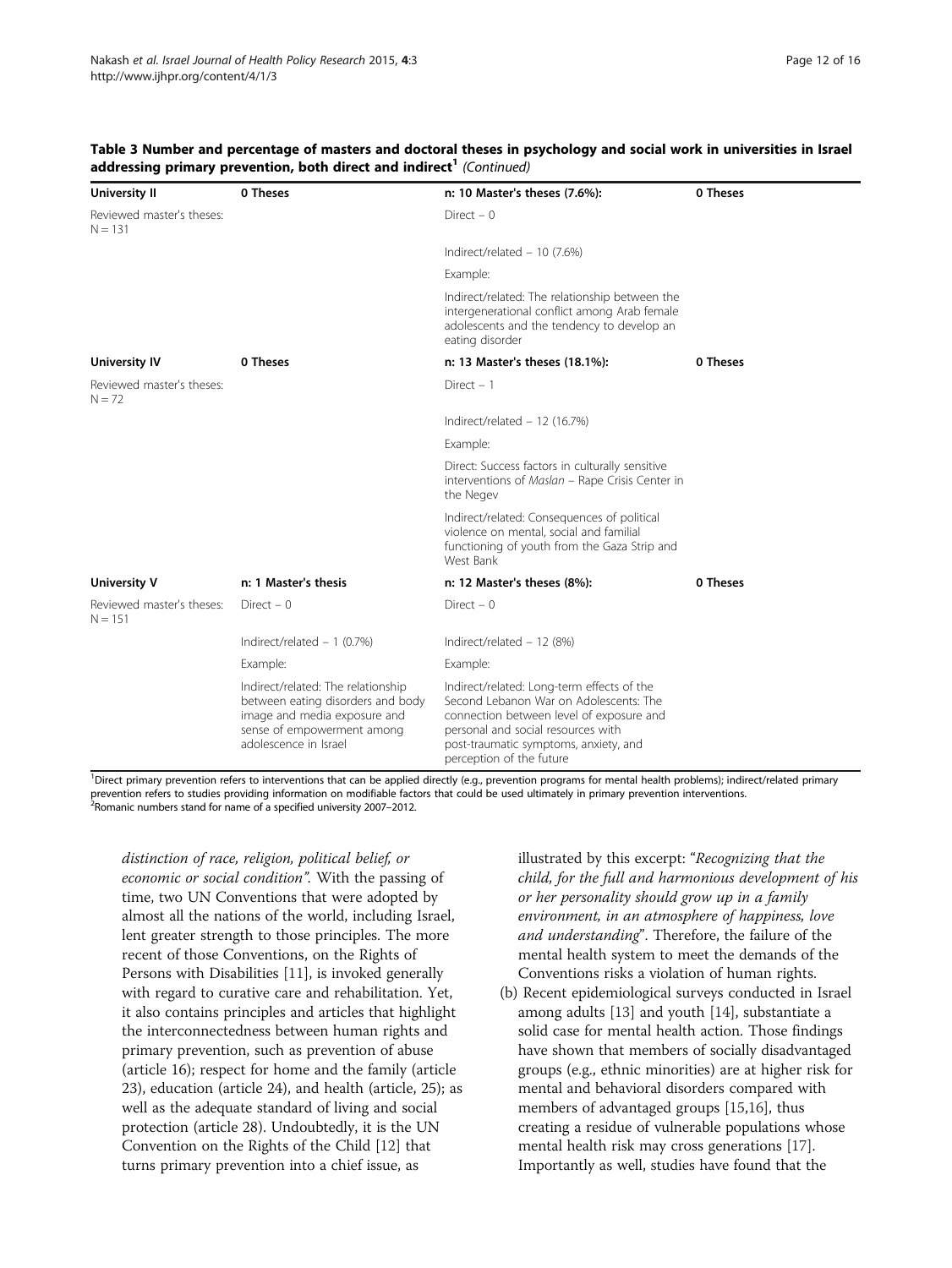treatment gap (i.e., the proportion of individuals with a diagnosable mental disorder who do not receive treatment) is high [[18](#page-14-0)-[20\]](#page-14-0), including among vulnerable population groups [\[21,22\]](#page-14-0). With regard to children, the treatment gap is even higher than among adults [[23](#page-14-0)]. To compound this picture, stigma (the hidden burden of mental disorders [[24](#page-14-0)]) and negative attitudes towards formal mental health care constitute concrete barriers that delay help-seeking or generate social exclusion [[25,26](#page-14-0)]. A question thus arises, given the high burden of mental disorders and the wide treatment gap- could curative care suffice by itself to cover the needs or demands during the era of the Mental Health Reform? In our opinion, this set of factors overwhelms the possibilities of curative care making the inclusion of primary prevention a reasonable strategy of mental health action [\[7](#page-14-0)].

(c) Preventive programs for modifiable mental health problems do exist and receive growing attention. Take the case of child abuse, a true epidemics with immediate and long-term effects. The number of affected children by abuse is staggering. In 2010, U.S. state and local child protective services (CPS) received an estimated 3.3 million reports of children (43.8 per 1,000) being abused or neglected. The CPS estimated that 695,000 children (9.2 per 1,000) were substantiated victims of maltreatment. Of them, 78% were victims of neglect; and 18% of physical, 9% of sexual, and 8% of emotional abuses [\[27\]](#page-14-0). In Israel, in the year of 2009, 4,888 police records were initiated with regard to violence against minors [[28](#page-14-0)]. Likely, the latter figures are an underestimate of events. Epidemiologic studies have shown that child or adolescent abuse have significant impact on children [\[29,30\]](#page-14-0) (e.g., externalizing behaviors, disruptive behavior, conduct and academic problems in school, depressive symptoms), and on adolescents (e.g., delinquent behavior, drug use, academic maladjustment, depression) [[31\]](#page-15-0). In addition, there are late effects among adults, including: affective and anxiety disorders, suicide behavior, substance abuse disorders and even psychosis [[32-35\]](#page-15-0). Importantly, mental health primary prevention action has been gaining solid scientific foundations as a result of the relatively recent Gene by Environment studies, with insights regarding risks [\[36,37\]](#page-15-0) and protective factors [\[38](#page-15-0)]. The existence of tested preventive programs open new opportunities for care, such as the Triple Parenting Program (PPT), purported to provide universal, indicative and selective primary prevention [[39](#page-15-0)].

In sum, there is a clear convergence of epidemiology and neurosciences with regard to the effect of abuse, a feature of the "toxic stress" highlighted by a recent report of the American Academia of Pediatrics. Based on cutting-edge research, the Academia has proposed a new route to bring about a change in the concern and practice of pediatricians [[40,41](#page-15-0)], which may be mimicked by mental health providers. Importantly as well, the costs of child abuse, based on US data, as well as the savings generated by preventive programs, as reviewed by leading health economists in the United Kingdom, provide a case illustration to the economic benefits of primary prevention programs. The US Center for Disease Control estimated that the average lifetime costs for abuse that did not end in death reached to over US \$200,000 (in 2010 US dollars) per victim, and to close to US\$1,300,000 per fatal maltreatment. The annual total lifetime cost for new cases of abuse was estimated to reach US\$124 billion. Those costs referred to expenditures incurred by multiple agencies: special education, juvenile delinquency, mental health and health care, the adult criminal justice system, as well as lost productivity [\[42\]](#page-15-0). Net savings over the years have been identified in the UK as a result of the reduction of expenditures in the above-noted agencies for the care of abused children following the introduction of primary prevention programs. In the absence of the latter the outcome could have been conduct disorders. The saving is persuasive, for each English pound invested society saves eight [[43](#page-15-0)].

In reviewing the above, we are aware that the role of primary prevention in reducing the burden of mental health disorders could be questioned. Often, the mistaken argument is made that in the absence of etiological knowledge primary prevention lacks scientific legs to walk on. However, even if the case was so, experience has shown that prevention could precede etiology, witness Snow's pump in London (before the vibrio cholera was identified as a cause). Also, no public health agent would suggest abstaining from action until a vaccine to prevent AIDS is developed. Until that is available, the use of condoms would continue to be promoted to prevent the transmission of the HIV virus.

#### Limitations

Our inquiry has several limitations. First, although we established inter-rater reliability throughout the coding, some misclassifications may have occurred. Second, potential missing information may have occurred, particularly with regard to information obtained from academic institutions. Third, we reviewed curriculum in graduate programs in the fields of medicine, psychology and social work that train professionals responsible for the delivery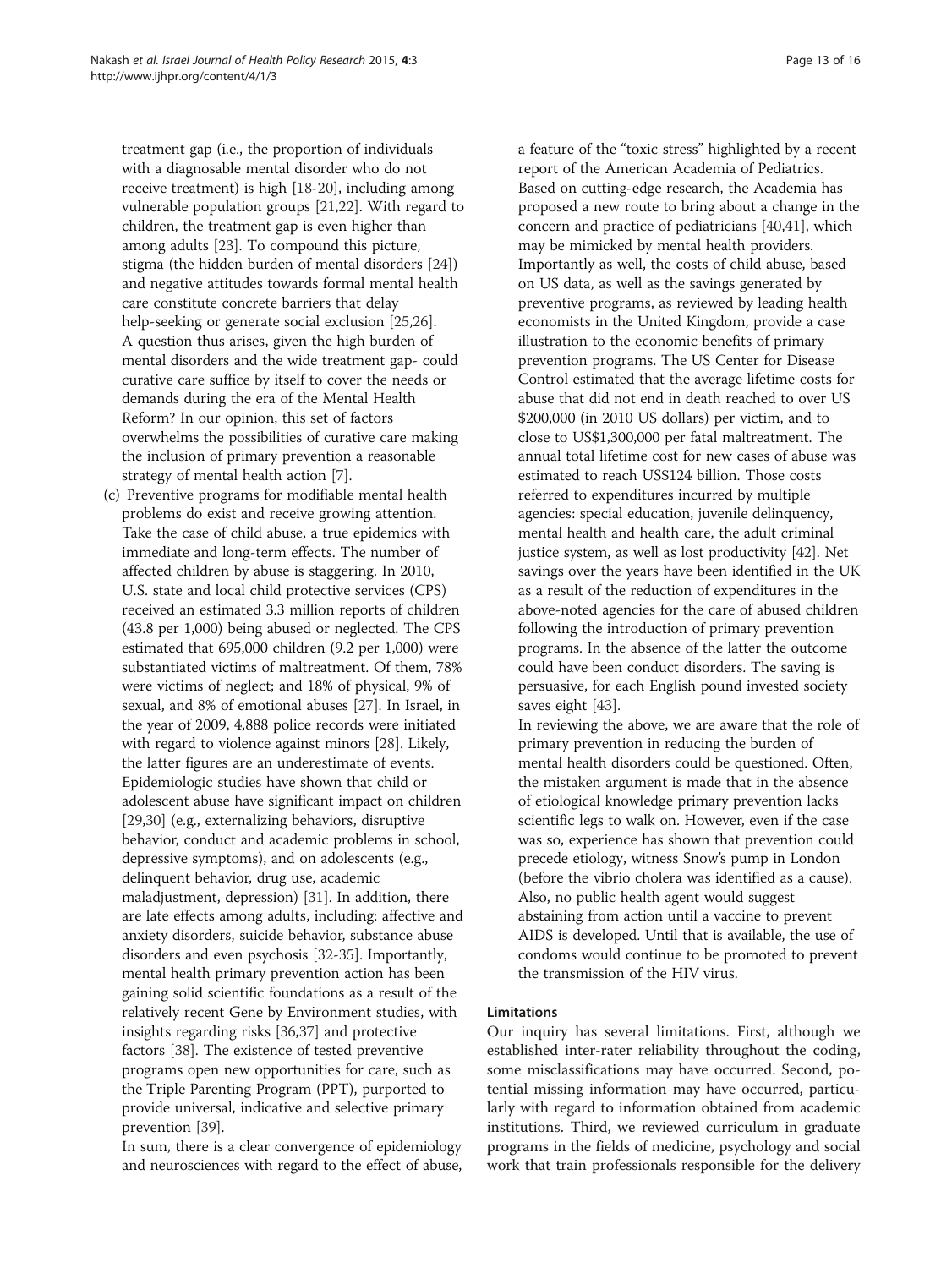of direct specialty care in mental health. Although other departments also have a role in the integrative care provided in mental health (e.g., nursing, occupational therapy) and thus their curriculum should be reviewed in future studies, it was beyond the preliminary scope of the current paper to include them. Similarly, other training experiences such as clerkship of medical students in psychiatry rotations, and clinical psychology field work are grounds for training of primary prevention. Future studies should include a systematic investigation of such experiences. Forth, in the current paper we reviewed three leading journals in mental health and social sciences in Israel. It is possible that there might be additional publications relevant to mental health primary prevention in other Israeli medical and social welfare journals as well as publications by Israeli authors on the subject in the international literature. Although reviewing all relevant journals is beyond the scope the current paper we sampled additional publications in other relevant journals: Social Security (Bitahon Sochialy, in Hebrew, 18 papers published in year 2012); The Medicine (HaRefuah, in Hebrew, 69 papers published in year 2012); Israeli Medical Association Journal (77 papers published in year 2012); Conversations (Sichot, in Hebrew, 77 papers published in years 2010–2013). Of the papers reviewed none addressed universal and indicated primary prevention, and only a marginal number addressed selective primary prevention indirectly  $(N = 3;$ 1.6%). This selective review confirms our findings with regard to the paucity of publications on primary prevention in mental health in Israeli journals.

# Conclusions and policy implications

The WHO comprehensive report on primary prevention [[2\]](#page-14-0) indicates that in order to facilitate the effective implementation of primary prevention interventions within and across countries, it is imperative to foster appropriate conditions that include national policies, partnerships between relevant stakeholders, capacity building and training to develop expertise, research supporting the development and implementation of effective programs and policies, and resources and infrastructures that facilitate policy-making, program development, provision of preventive services and others. In many countries such conditions are still not developed or are poorly implemented [[2](#page-14-0)].

Furthermore, for many medical diseases, from infections to cancer and cardiovascular disorders, the greatest contribution to health has been through prevention rather than treatment. However, mental health prevention at a public health level has received less attention than individualized treatment efforts. Thus, there is a need for the development of effective universal preventive approaches to the common mental disorders at a population level [\[44,45\]](#page-15-0). The majority of resources, available for mental health service provision in the West are allocated to the treatment or rehabilitation of those experiencing metal health disorders. In contrast, the promotion of mental health and the prevention of mental illness have been given relatively few resources and relatively little status [\[44,46](#page-15-0)]. This is in spite of the observation that, prevention efforts, if successful, could substantially reduce the numbers needing relatively expensive therapeutic or rehabilitative work.

The mental health reform that is on its way in Israel calls for charting a new course of care [[6\]](#page-14-0). To do more of the same will be self-defeating, the debt to society will remain outstanding, and human rights violations may continue. The intimate link that is envisioned for primary health care and mental health operating under a joint umbrella provides a unique opportunity to plan evidence-based services that will answer the mounting mental health needs of the population.

Such multidimensional reform should encompass several spheres of action [\[6\]](#page-14-0). Theses can include: (1) redirection of resources from mental hospital care to community mental health care; (2) humanizing care and promoting human rights; (3) aiming to treat not only to symptom reduction but also to promote quality of life; (4) including service users and their families in every mental health setting (hospitals, clinics, hostels etc.) and in a range of functions, including overall planning and priority setting, mental health education, and quality control; (5) redirecting training to expand the knowledge and skills necessary to practice mental health in the community that are not acquired in hospital based training; (6) Extending the care network to go beyond the specialist psychiatric services and including the service user and their families, community agents, and primary health care system.

To make cost-effective mental health primary prevention possible, a coordinated action is necessary given the interdisciplinary nature of primary prevention. Clearly, the task of coordination should become embedded within a national strategy of intra- and inter-sectorial [[1\]](#page-14-0), such as health, the environment, housing, social welfare, labor and employment, education, criminal justice and human rights protection.

In this scenario, new training opportunities must respond to the needs of policies, programs and services. National level initiatives to develop capacity and expertise for culturally sensitive evidence-based prevention of mental disorders and promotion of mental health should be developed. If needed, international support should be sought.

In research, coordination implies the design of multisite novel and replication studies to expand the pool of local knowledge as well as longitudinal studies to test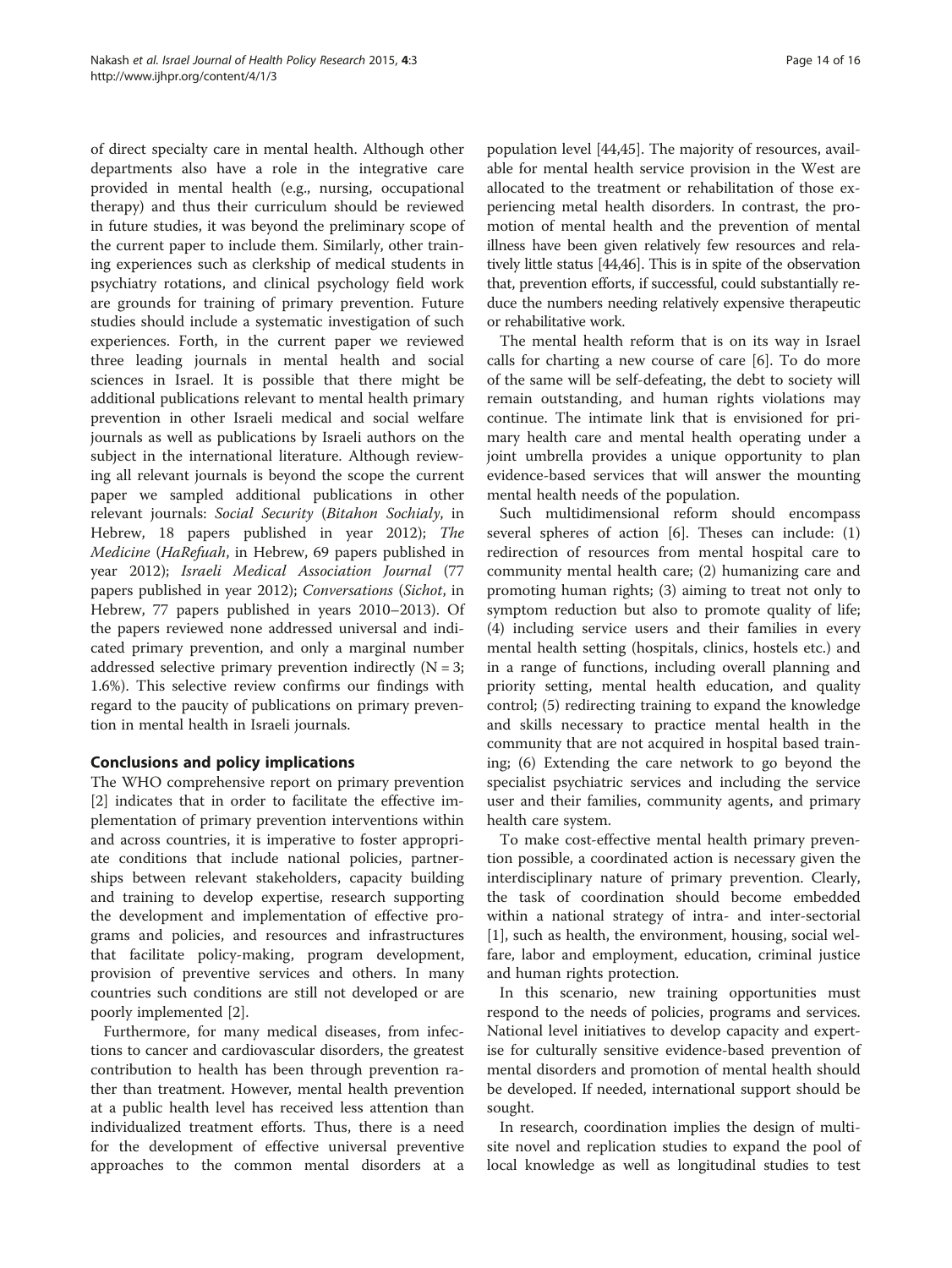<span id="page-14-0"></span>the long-term impact of preventive interventions measured by the reduction of the incidence of mental health problems and of costs.

At least two major challenges can be identified in the implementation of such programs: (a) adequate consideration of cultural and context variables, which are essential components of any program to be applied in real-life situations in Israel, may complicate the task of dissemination of evidence-based interventions; (b) funding for primary preventive programs encounters barriers. First, these programs usually have a long-term outcome, this places them at a disadvantage in contrast to curative care that have near-term benefits. Second, the four health care systems in Israel will need to make room for those programs in their budgets.

Many years ago, in 1962, the late Leon Eisenberg noted that mental health primary prevention had yet to be fully included in the repertory of actions of the mental health services. For the title of his article, in which he strongly advocated for a change in policy whose time had arrived, he borrowed Hillel's expression: "If not now – when?" [\[47](#page-15-0)]. Half a century later the expression remains valid.

#### Competing interests

The authors declare that they have no competing interests.

#### Authors' contributions

All authors initiated the study, participated in its design and analyses of the materials. LR collected all the materials for the review. ON and IL drafted the manuscript, read and approved the final manuscript. All authors read and approved the final manuscript.

#### Authors' information

Ora Nakash is a senior lecturer and director of the Center for Cross Cultural Clinical Research at the school of psychology at the Interdisciplinary Center (IDC), Herzliya. Her research interests include mental health disparities; Liat Razon is a project manager at the Center for Cross Cultural Clinical Research at the school of psychology, Interdisciplinary Center (IDC), Herzliya; Itzhak Levav is a professor at the department of community mental health at Haifa University. His research interests include health promotion and solidarity in healthcare system.

#### Acknowledgement

The authors acknowledge Ms. Maayan Nagar for her contribution in the data collection.

#### Author details

<sup>1</sup>School of Psychology, Interdisciplinary Center (IDC), P.O. Box 167, Herzliya 46150, Israel. <sup>2</sup>Department of Community Mental Health, Faculty of Social Welfare & Health Sciences, Haifa University, Haifa 31905, Israel.

#### Received: 26 August 2014 Accepted: 30 December 2014 Published: 23 February 2015

#### References

- 1. World Health Organization. Prevention of Mental Disorders: Effective Interventions and Policy Options. Geneva: World Health Organization; 2004.
- 2. Comprehensive Mental Health Action Plan 2013–2020 [\[http://www.who.int/](http://www.who.int/mental_health/publications/action_plan/en/) [mental\\_health/publications/action\\_plan/en/\]](http://www.who.int/mental_health/publications/action_plan/en/)
- Institute of Medicine: Reducing risks for mental disorders. Frontiers for Preventive Intervention Research. City: National Academy of Sciences; 1994.
- 4. Collins PY, Patel V, Joestl SS, March D, Insel TR, Daar AS, et al. Grand challenges in global mental health. Nature. 2011;475:27–30.
- 5. American Psychological Association. Guidelines for prevention in psychology. Am Psychol. 2014;69:285–96.
- 6. Levav I, Lachman M. On the way to psychiatric reform in Israel: notes for an ideological and scientific debate. Isr J Psychiatry. 2005;42:198–205.
- 7. Levav I, Saraceno B. Primary prevention takes a leading role in World Mental Health Action. Eur J Psychiatry. 2014;28:66–70.
- 8. Gordon Jr RS. An operational classification of disease prevention. Public Health Reports. 1983;98:107.
- 9. Braun V, Clarke V. Using thematic analysis in psychology. Qual Res Psychol. 2006;3(Supple 2):77–101.
- 10. Hill CE, Knox S, Thompson BJ, Williams EN, Hess SA, Ladany N. Consensual qualitative research: an update. J Couns Psychol. 2005;52(Supple 2):196–205.
- 11. The Convention on the Rights of Persons with Disability [\[http://www.un.](http://www.un.org/disabilities) [org/disabilities\]](http://www.un.org/disabilities)
- 12. Convention on the rights of the child [\[www.coe.int/t/dg3/children/](http://www.coe.int/t/dg3/children/participation/CRC-C-GC-12.pdf) [participation/CRC-C-GC-12.pdf\]](http://www.coe.int/t/dg3/children/participation/CRC-C-GC-12.pdf)
- 13. Levinson D, Paltiel A, Nir M, Makovki T. The Israel national health survey: issues and methods. Isr J Psychiatry. 2007;44:85–93.
- 14. Farbstein I, Mansbach-Kleinfeld I, Levinson D, Goodman R, Levav I, Vograft I, et al. Prevalence and correlates of mental disorders in Israeli adolescents: results from a national mental health survey. J Child Psychol Psychiatry. 2010;51:630–9.
- 15. Nakash O, Levav J, Gal G. Ethnic-based intra- and inter-generational disparities in mental health: results from the Israel-World Mental Health Survey. Int J Soc Psychiatry. 2013;59:508–15.
- 16. Levav I, Al-Krenawi A, Ifrah A, Geraisy N, Grinshpoon A, Khwaled R, et al. Common mental disorders among Arab-Israelis: findings from the Israel National Health Survey. Isr J Psychiatry. 2007;44:104–13.
- 17. Walsh SD, Levine SZ, Levav I. The association between depression and parental ethnic affiliation and socioeconomic status: a 27-year longitudinal US community study. Soc Psychiatry Psychiatr Epidemiol. 2012;47:1153–8.
- 18. Nakash O, Nagar M, Danilovich E, Bentov-Gofrit D, Lurie I, Steiner E, et al. Ethnic disparities in mental health treatment gap in a community-based survey and in access to care in psychiatric clinics. Int J Soc Psychiatry. 2013;60:575–83.
- 19. Kohn R, Saxena S, Levav I, Saraceno B. The treatment gap in mental health care. Bull World Health Organ. 2004;82:858–66.
- 20. Levinson D, Lerner Y, Zilber N, Grinshpoon A, Levav I. Twelve-month service utilization rates for mental health reasons: Data from the Israel National Health Survey. Isr J Psychiatry. 2007;44:114–25.
- 21. Nakash O, Levav I, Aguilar-Gaxiola S, Alonso J, Andrade LH, Angermeyer MC, et al. Comorbidity of common mental disorders with cancer and their treatment gap: findings from the World Mental Health Surveys. Psycho-Oncology. 2013;23:40–51.
- 22. Nakash O, Shemesh A, Nagar M, Levav I. Cancer and common mental disorders in the community: results of the Israel-World Mental Health Survey. Eur J Psychiatry. 2012;26:174–84.
- 23. Mansbach-Kleinfeld I, Farbstein I, Levinson D, Apter A, Erhard R, Palti H, et al. Service use for mental disorders and unmet need: results from the Israel Survey on Mental Health Among Adolescents. Psychiatr Serv. 2010;61:241–9.
- 24. Mental Health. A call for action by world health ministers [\[http://www.who.](http://www.who.int/mental_health/advocacy/en/Call_for_Action_MoH_Intro.pdf) [int/mental\\_health/advocacy/en/Call\\_for\\_Action\\_MoH\\_Intro.pdf](http://www.who.int/mental_health/advocacy/en/Call_for_Action_MoH_Intro.pdf)]
- 25. Corrigan PW, Roe D, Tsang HWH. Challenging the Stigma of Mental Illness: Lessons for Therapists and Advocates. Chichester, West Sussex: Wiley-Blackwell; 2011.
- 26. Nakash O, Nagar M, Levav I. Predictors of mental health care stigma and its association with the therapeutic alliance during the initial intake session, Psychotherapy Research. 2014. Ahead of print.
- 27. Department of Health and Human Services Administration for Children and Families Administration on Children Youth and Families Children's Bureau. Child Maltreatment. Washington DC: Department of Health and Human Services; 2011.
- 28. Ztionit Y, Berman T, Ben Arieh A. Children in Israel. Jerusalem: The National Council for the Welfare of the Child, The Haruv Institute; 2010.
- 29. Thornberry TP, Ireland TO, Smith CA. The importance of timing: the varying impact of childhood and adolescent maltreatment on multiple problem outcomes. Dev Psychopathol. 2001;13:957–79.
- 30. Cicchetti D, Lynch M. Failures in the Expectable Environment and their Impact on Individual Development: The Case of Child Maltreatment. Oxford: John Wiley & Sons; 1995.